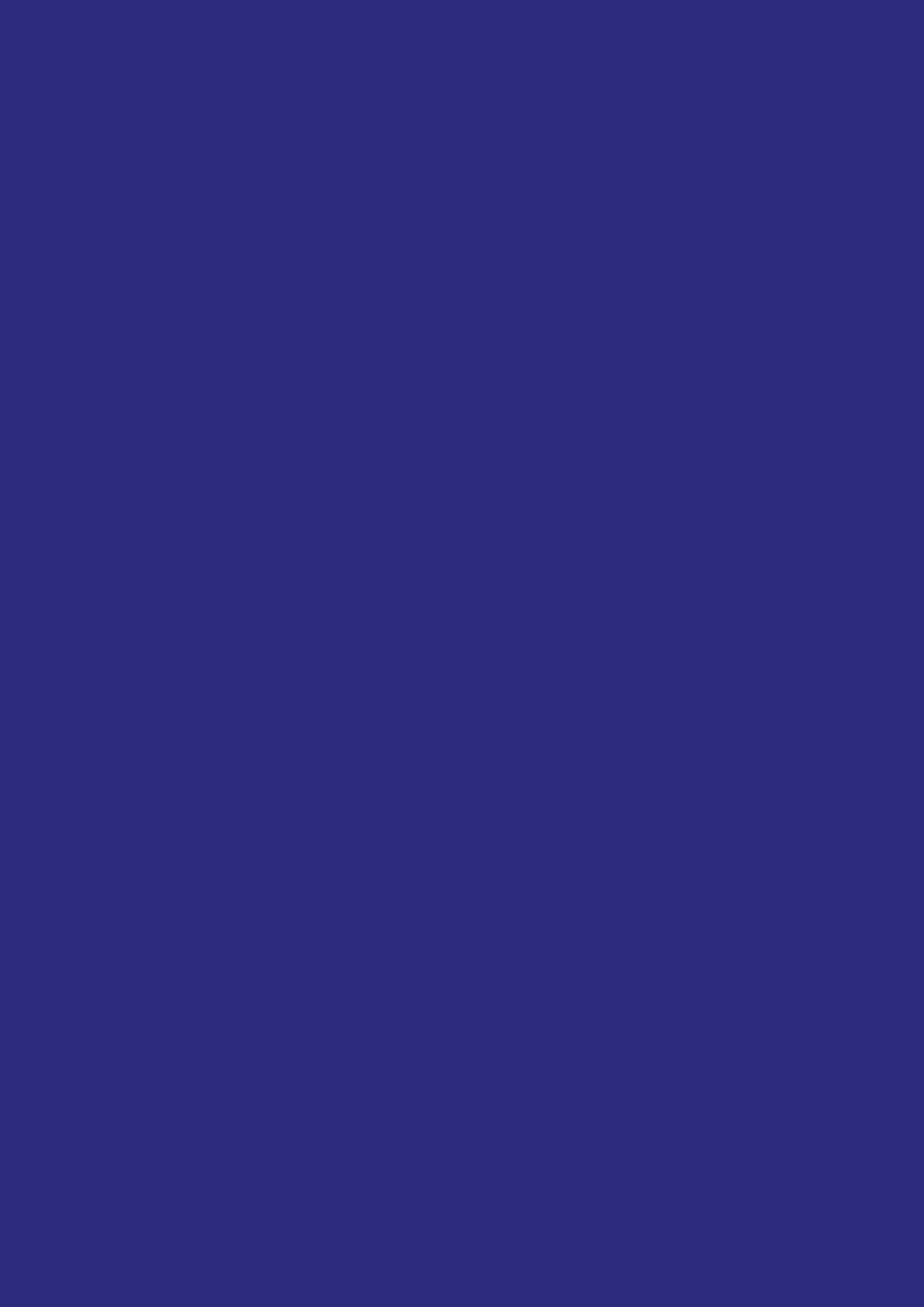### **Foreword**

The *Protocols for Assessment of Wood Preservatives* was first issued by the Australasian Wood Preservation Committee (AWPC) in September 1997. The edition incorporated recognised methods for testing procedures as a basis for approval of new preservative formulations. These methods were compiled by the AWPC from the laboratory and field test procedures for all hazard class exposures (H1-H6), as used by the major government-sponsored research providers in Australasia at that time. Today, the Australian-based providers have been restructured into private fee-for-service businesses. In New Zealand, Scion remains government supported as a Crown Research Institute.

Notwithstanding the changed scenario, the AWPC continues to maintain and facilitate the Protocols.

In 2007 the Protocols were amended to include test procedures to evaluate preservative systems for New Zealand Hazard Class H1.2 and Australian Hazard Class H2F. It also included details of Accelerated Field Simulator (AFS) testing, and an alternative test procedure for Hazard Class H2.

Recent research results and the revision of standards both in Australia and New Zealand has led to the necessity of revising the 2007 Protocols. This new edition incorporates new

methods and makes amendments to or clarifies some of the existing methods. The Lunch Box technique for termite field testing has been removed without prejudice.

The AWPC believes that the various test procedures included in this edition reflect current best practice for assessing candidate wood preservatives, providing a greater choice of assessment procedures than the two earlier editions.

The research on new methods supporting this edition was led by the late Dr Mick Hedley, so long an icon of the Australasian preservation research community, and Dr Laurie Cookson, formerly Wood Protection programme leader at the erstwhile CSIRO Materials Science & Engineering. Their work, ably supported by Scion scientists, compared various above-ground (H3) accelerated test methods to determine their respective suitabilities to give fast, reliable comparative results for biological durability.

The AWPC would like to acknowledge all of the constructive comments received from around the world during the various public review drafts.

**Dr Harry Greaves** AWPC September 2015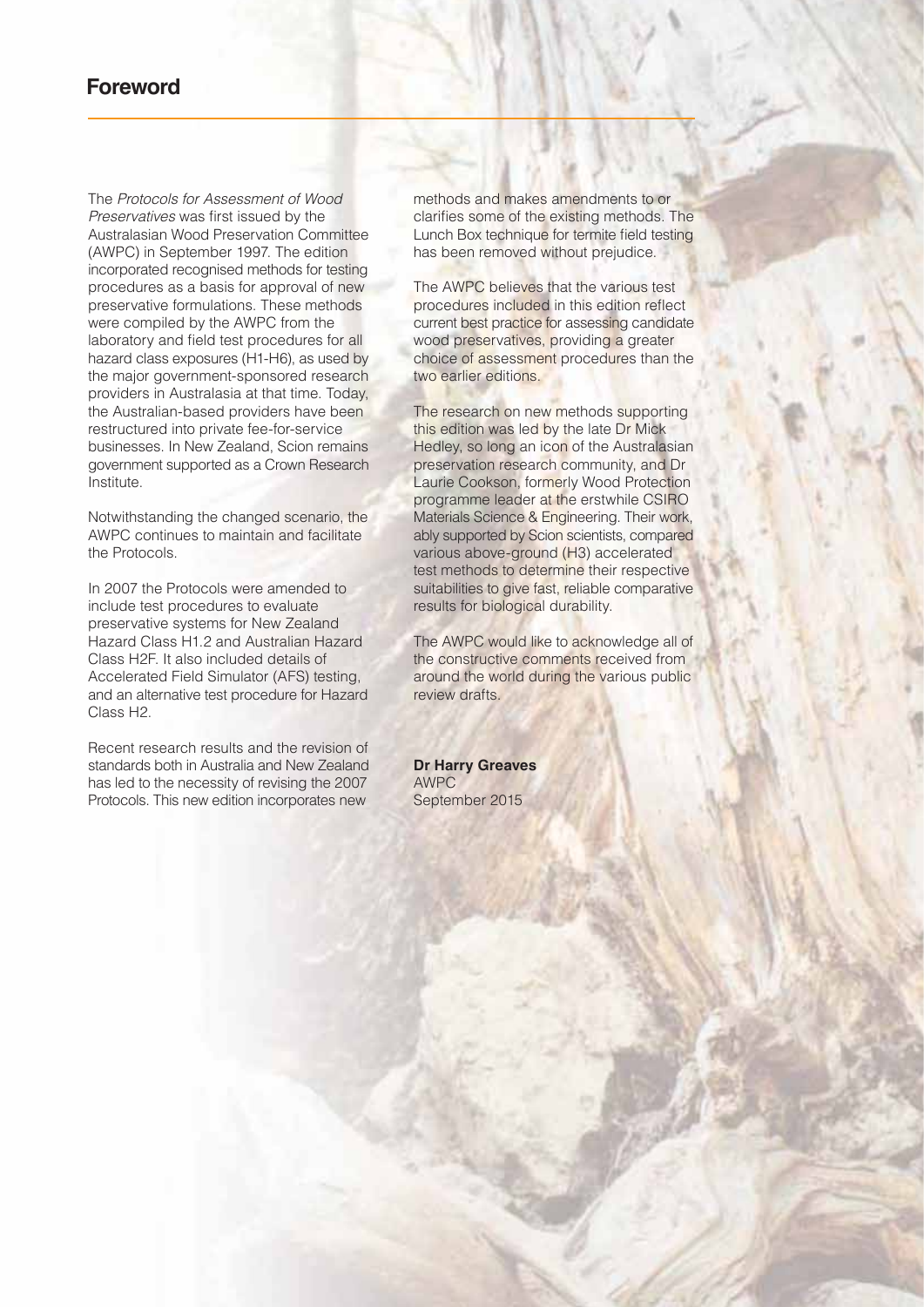### **AWPC Members**

Additional advice or guidance on the use of these protocols may be sought from any of the following AWPC members:

#### **Dr Harry Greaves HG Consulting**

15 Alonso Street Glen Iris Victoria Australia 3146

Tel: +61 3 9889 0764 Fax: +61 3 9889 0632 Mob: +61 419 585 193 Email: hgreaves@bigpond.net.au

#### **Dr Laurie Cookson LJ Cookson Consulting**

5 Parkside Court Warrandyte Victoria Australia 3113

Tel: +61 3 9844 4292 Mob: +61 418 316 460 Email: laurie@ljcookson.com

#### **Mr Jack Norton Jack Norton Timber Protection**

54 Montpelier Street Grange **Queensland** Australia 4051

Tel: +61 7 3311 5615 Fax: +61 3 3311 5612 Mob: +61 418 989 398 Email: jak.norton@gmail.com

#### **Mrs Jeanette Drysdale Consultant AR & JA Drysdale Ltd** PO Box 72275 Papakura 2244 Auckland New Zealand

Tel: +64 9 299 9435 Fax: +64 9 299 6434 Mob: +64 219 39728 Email: drysdale\_ja@xtra.co.nz

### **Dr Tripti Singh**

**Scion** Private Bag 3020 Rotorua 3046 New Zealand 3015

Tel: +64 7 343 5329 Fax: +64 7 343 5507 Mob: +64 277 427 126 Email: tripti.singh@scionresearch.com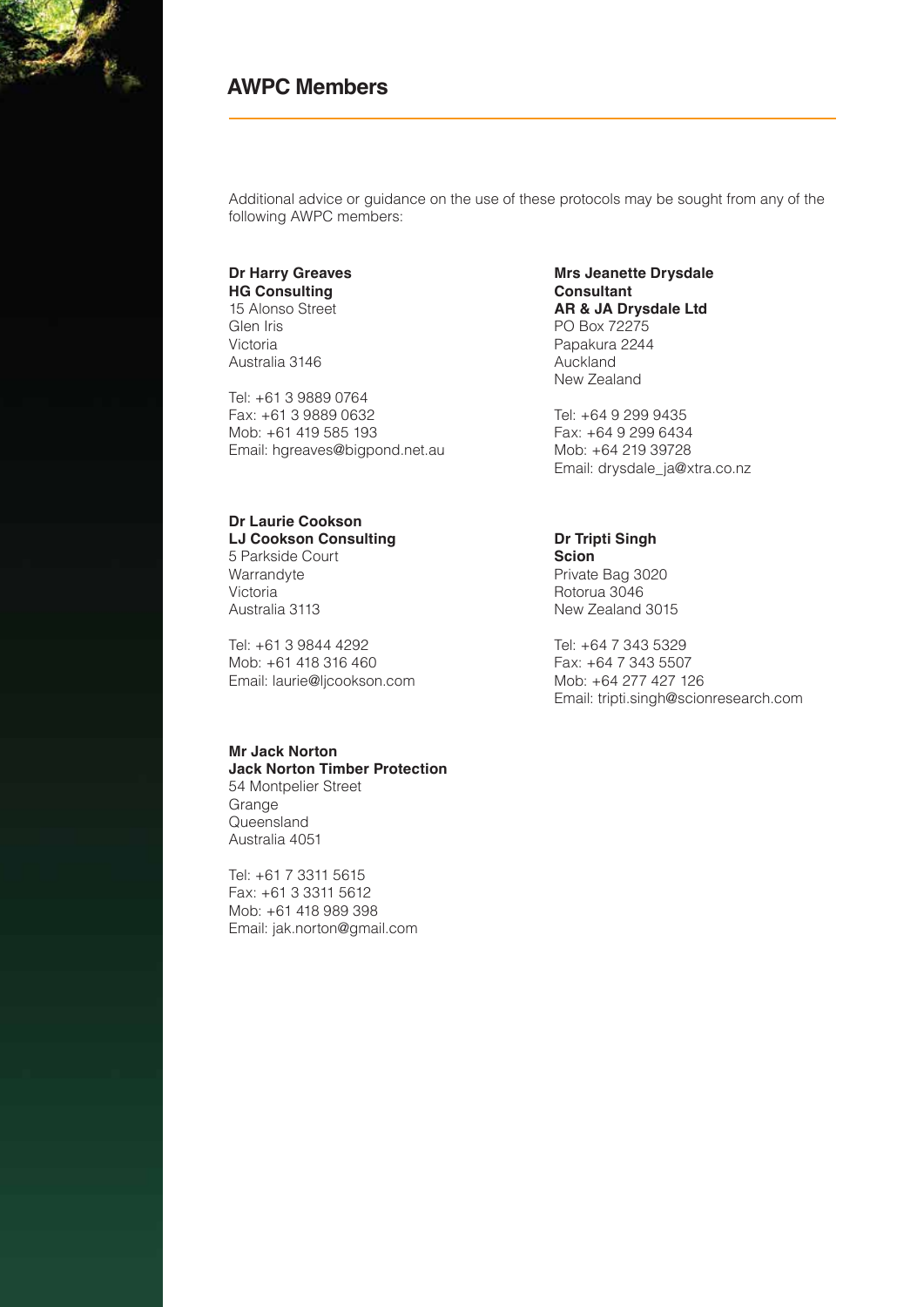### **Contents**

| <b>Scope</b>                                                                                | $\overline{4}$ |
|---------------------------------------------------------------------------------------------|----------------|
| <b>Preface</b>                                                                              | 5              |
| Laboratory Test Procedures for Lyctine Borers<br><b>Hazard Class H1</b>                     |                |
| Laboratory Test Procedures for Anobiid Borers<br><b>Hazard Class H1</b>                     | 8              |
| Laboratory Test Procedures for Decay<br>Hazard Class H1.2                                   | 10             |
| Laboratory Test Procedures for Termites<br>Hazard Classes H2, H3, H4 and H5                 | 13             |
| <b>Field Test Procedures for Termites</b><br>Hazard Class H <sub>2</sub> and H <sub>3</sub> | 15             |
| Laboratory Test Procedures for Decay<br>Hazard Classes H3, H4 and H5                        | 19             |
| Field Test Procedures for Decay<br><b>Hazard Class H3</b>                                   | 21             |
| Accelerated Field Simulator Test Procedures for Decay<br>Hazard Classes H4 and H5           | 26             |
| Field Test Procedures for Decay and Termites<br>Hazard Classes H4 and H5                    | 28             |
| Laboratory Test Procedures for Marine Borers<br><b>Hazard Class H6</b>                      | 29             |
| <b>Field Test Procedures for Marine Borers</b><br><b>Hazard Class H6</b>                    | 30             |
| <b>Field preservative assessment</b>                                                        |                |
| Approval Criteria                                                                           | 32             |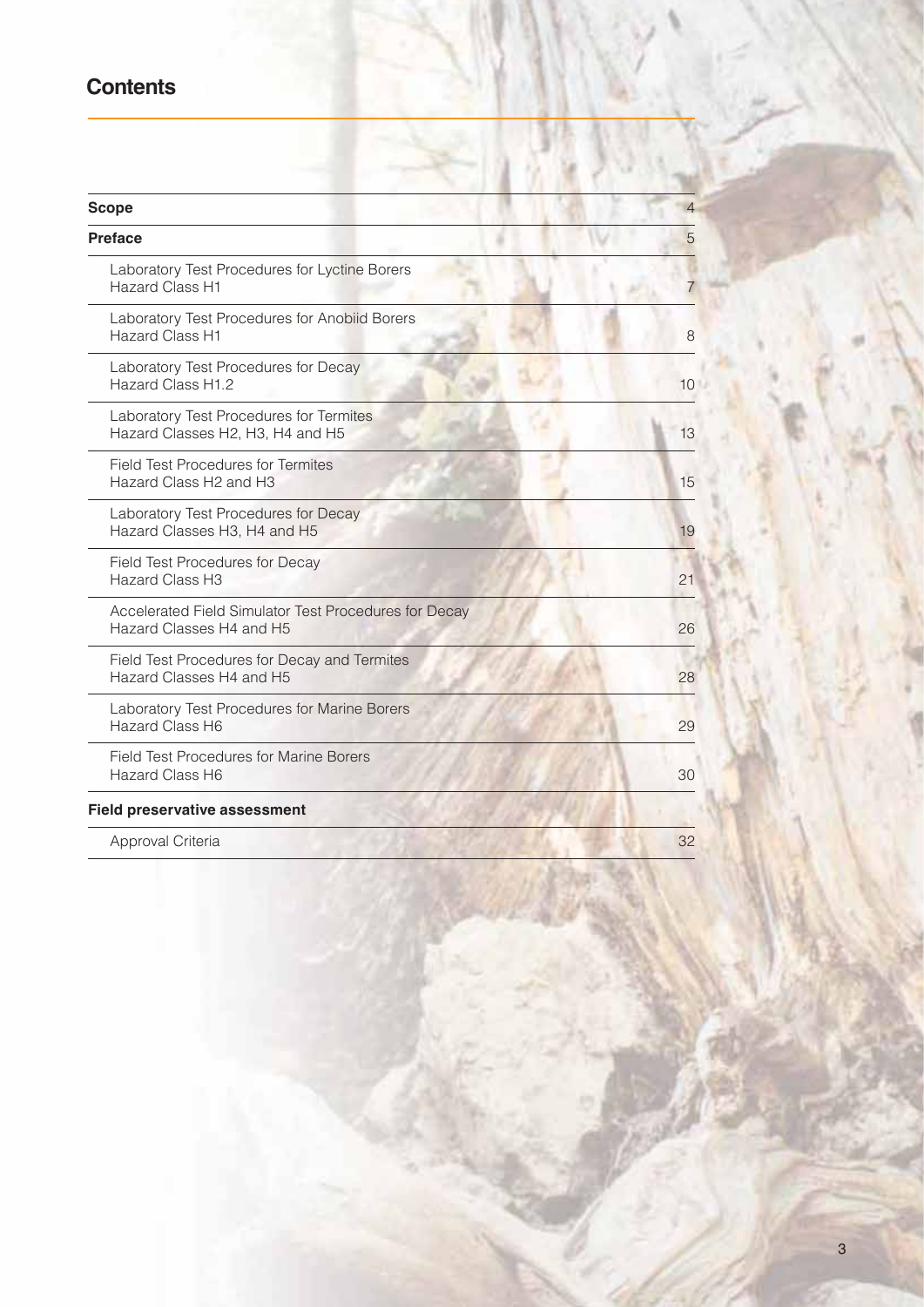

### **Scope**

These *Protocols* have been prepared for the benefit of suppliers of wood preservative formulations. The purpose of the *Protocols* is to provide procedures for determining the biocidal efficacy of wood preservatives intended for use in Australia and New Zealand. They have been prepared by the Australasian Wood Preservation Committee (AWPC) with input from experts in the wood preservation industry and testing laboratories.

The AWPC *Protocols* are not meant to stifle innovation by being too prescriptive. However, deviation from the procedures described in these *Protocols* should be endorsed by the various approval bodies and/or assessors before the start of experimentation.

The *Protocols* are the minimum procedures needed to provide biocidal efficacy data for obtaining preservative approval by the appropriate regulatory authorities. The AWPC does not guarantee that a candidate preservative which is assessed using these *Protocols* will be approved for commercial use by the regulatory authorities.

The AWPC recommends that prospective suppliers of wood preservative formulations should discuss their proposed needs with any of the AWPC members listed on the previous page, so that the most relevant tests may be established.

The *Protocols* are provided on the basis of the disclaimer set out in the footnote.

*Disclaimer:* The *Protocols* are provided on the basis that the AWPC and its members disclaim, to the extent permitted by law, all warranties whether expressed or implied. The *Protocols* are of an advisory nature only, are provided in good faith, and are not claimed to be an exhaustive treatment of the subject. Further professional advice may be required before taking any action based on the *Protocols* and the AWPC recommends that such advice be obtained. Neither the AWPC nor its members shall be liable, whether under contract, tort, equity, breach of statutory duty or otherwise for any direct, indirect, incidental, consequential loss of business profits or special damage arising out of any use of or reliance on the *Protocols*.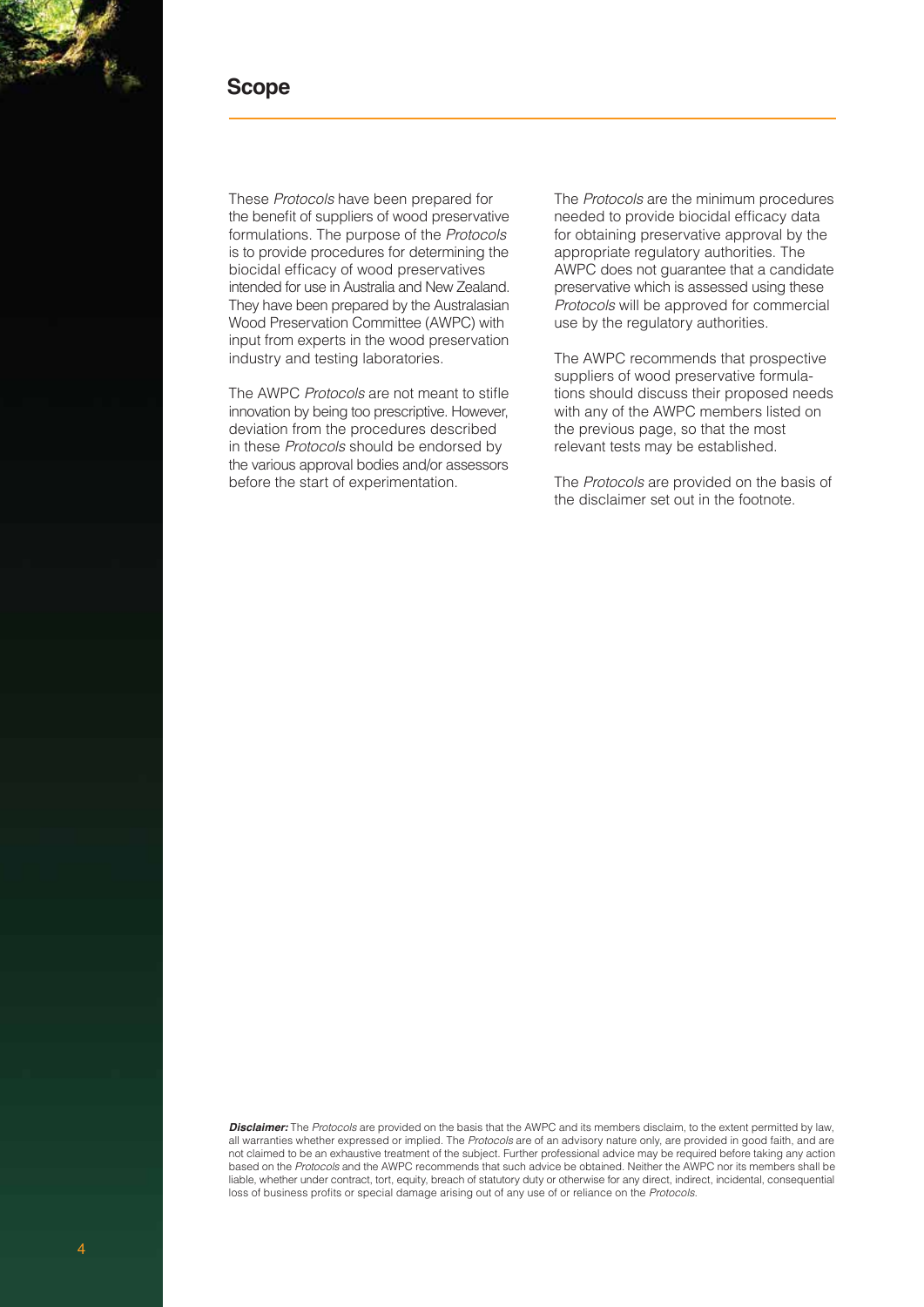### **Preface**

- These *Protocols* generally assume that test specimens are fully and continuously penetrated. If this is not the case, e.g. unpenetrated heartwood-containing specimens, separate testing is required.
- The Hazard Classes referred to in these *Protocols* are those set down in AS 1604.1 "Specification for preservative treatment, Part 1: Sawn and round timber" and NZS 3640 "Chemical preservation of sawn and round wood" (see Table 1, which is based on the Hazard Class Selection Guide of AS 1604).
- The *Protocols* cover a combination of laboratory, AFS (accelerated field simulator) and/or field testing as summarised in Table 2. In most cases laboratory and AFS data shall not form a minimum requirement on their own, but are included in assessment procedures as they can support field data, particularly where field site variability is extensive. The laboratory data for Hazard Class H1 and H1.2 end-use may be used as sole performance criteria.

| <b>HAZARD</b><br><b>CLASS</b>                                                | <b>EXPOSURE</b>                                                | <b>SPECIFIC SERVICE</b><br><b>CONDITIONS</b>                                                                                   | <b>BIOLOGICAL</b><br><b>HAZARD</b>                                                                           | <b>TYPICAL USES</b>                                                                   |
|------------------------------------------------------------------------------|----------------------------------------------------------------|--------------------------------------------------------------------------------------------------------------------------------|--------------------------------------------------------------------------------------------------------------|---------------------------------------------------------------------------------------|
| H1                                                                           | Inside,<br>above ground                                        | Completely<br>protected from the<br>weather and well<br>ventilated and<br>protected from<br>termites                           | Insects other<br>than termites<br>(Iyctines in Australia,<br>and lyctines and<br>anobiids in<br>New Zealand) | Framing,<br>flooring, furniture,<br>interior joinery                                  |
| H1.2<br>New Zealand<br>only                                                  | Inside,<br>above ground                                        | Inadequately<br>protected from the<br>weather, and risk<br>of moisture<br>entrapment/non-<br>drying                            | Decay                                                                                                        | House framing                                                                         |
| H <sub>2</sub> and<br>H2F<br>Australia only                                  | Inside.<br>above ground                                        | Protected<br>from wetting. Nil<br>leaching                                                                                     | <b>Borers</b><br>and termites                                                                                | Framing,<br>flooring, etc. used<br>in dry situations                                  |
| H <sub>3</sub><br>Australia<br>$H3.1$ and<br>H <sub>3.2</sub><br>New Zealand | Outside.<br>above ground                                       | Subject to<br>periodic wetting<br>and leaching                                                                                 | Moderate<br>decay, borers<br>and termites                                                                    | Weatherboard.<br>fascia, window<br>joinery and<br>decking                             |
| H <sub>4</sub>                                                               | Outside.<br>in ground                                          | Subject to<br>severe wetting<br>and leaching                                                                                   | Severe<br>decay, borers and<br>termites                                                                      | Fence posts,<br>greenhouses,<br>pergolas and<br>landscaping<br>timbers                |
| <b>H<sub>5</sub></b>                                                         | Outside,<br>in ground<br>contact, with<br>or in fresh<br>water | Subject to<br>extreme wetting<br>and leaching<br>and/or where the<br>critical use requires<br>a higher degree<br>of protection | Very severe<br>decay, borers<br>and termites                                                                 | Retaining walls,<br>piling, house<br>stumps, building<br>poles, cooling<br>tower fill |
| H <sub>6</sub>                                                               | Marine waters<br>exposure                                      | Subject to<br>prolonged<br>immersion in<br>sea water                                                                           | Marine wood<br>borers<br>and decay                                                                           | Marine piles,<br>jetty cross-bracing,<br>landing steps, etc.                          |

**Table 1.** *Hazard class selection guide.*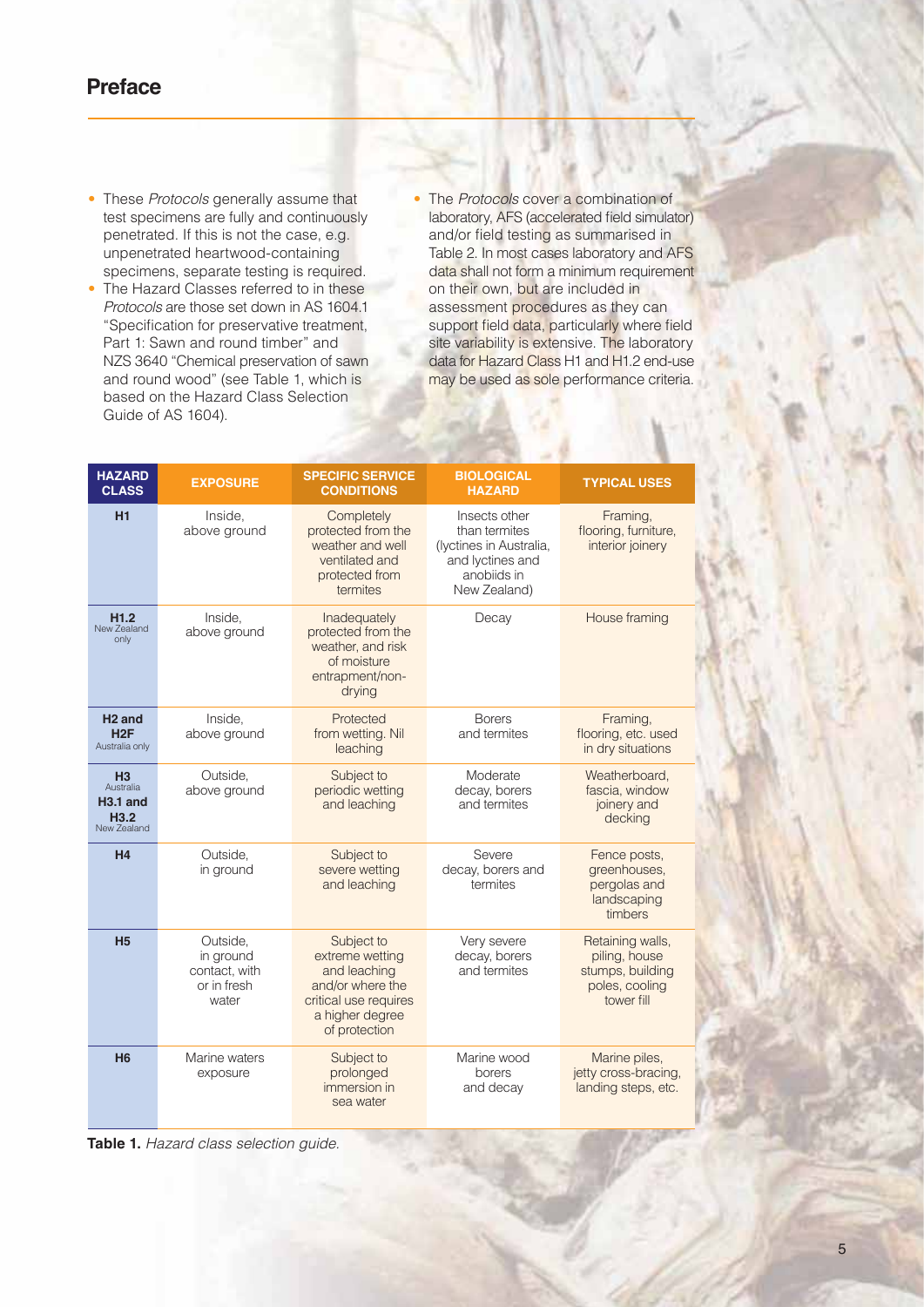

- Field tests shall be conducted on the preservative formulation that is intended for registration and commercial use. If the preservative formulation, upon which the original approval is obtained, is to undergo substantial change, then some level of new efficacy testing is required. Substantial changes would include changing the solvent system (e.g. from oil to water-borne), significant alteration to the proportion of water repellents or other additives, or new combinations of actives. Long term field testing of the previously approved actives is not required if laboratory testing (H1 to H3, and H6) shows that there has been no reduction in efficacy relative to the original formulation. Modification to existing H4 and H5 actives would also require a fungal AFS trial.
- Field data should include at least one test site from Australia or New Zealand, while additional field data may be generated at overseas sites if the biodeteriogens and timber species are appropriate to the countries of end use. If in doubt, advice from a member of the AWPC should be sought.



- The function of untreated control specimens, particularly in field tests, is to monitor the level of the hazard to ensure that the test is relevant to a preservative's performance. Should untreated controls fail to be attacked, another test site should be selected. Biometric expertise in experimental design and layout is considered advantageous.
- Reference preservatives must be selected from those currently approved in the relevant Australia and New Zealand standards and included in any test procedure at threshold and sub-threshold levels. Usually, CCA is the recommended reference preservative for H3 to H6.
- The determination of chemical distribution, spot test development, preservative behaviour in the wood, safety, environmental, and engineering aspects are not covered by these *Protocols*.
- The majority of the test procedures described should be conducted by independent laboratories. If test timbers are treated by the preservative company, then the treatment work shall be witnessed by an independent party, and/or a representative sample of test specimens shall be chemically analysed by an independent laboratory.
- Termite laboratory tests are useful but not essential, as the same termite species are tested during H2 and H3 field tests.
- Engineered wood products may be tested using similar *Protocols* to those described here for solid wood. Accepted differences and points to note in test methods are:
- 1. Test specimen size shall accommodate composite profiles or board thicknesses.
- 2. Glueline additives shall be tested in the same glue type as will be used commercially. Results in UF resin do not apply in PF resin.
- 3. Field test specimens from engineered wood products should comprise all components of the product. For example, I-beams should be tested intact rather than with web and flanges separated.



**Table 2.** *Assessment procedures for each hazard class included in these* Protocols*.*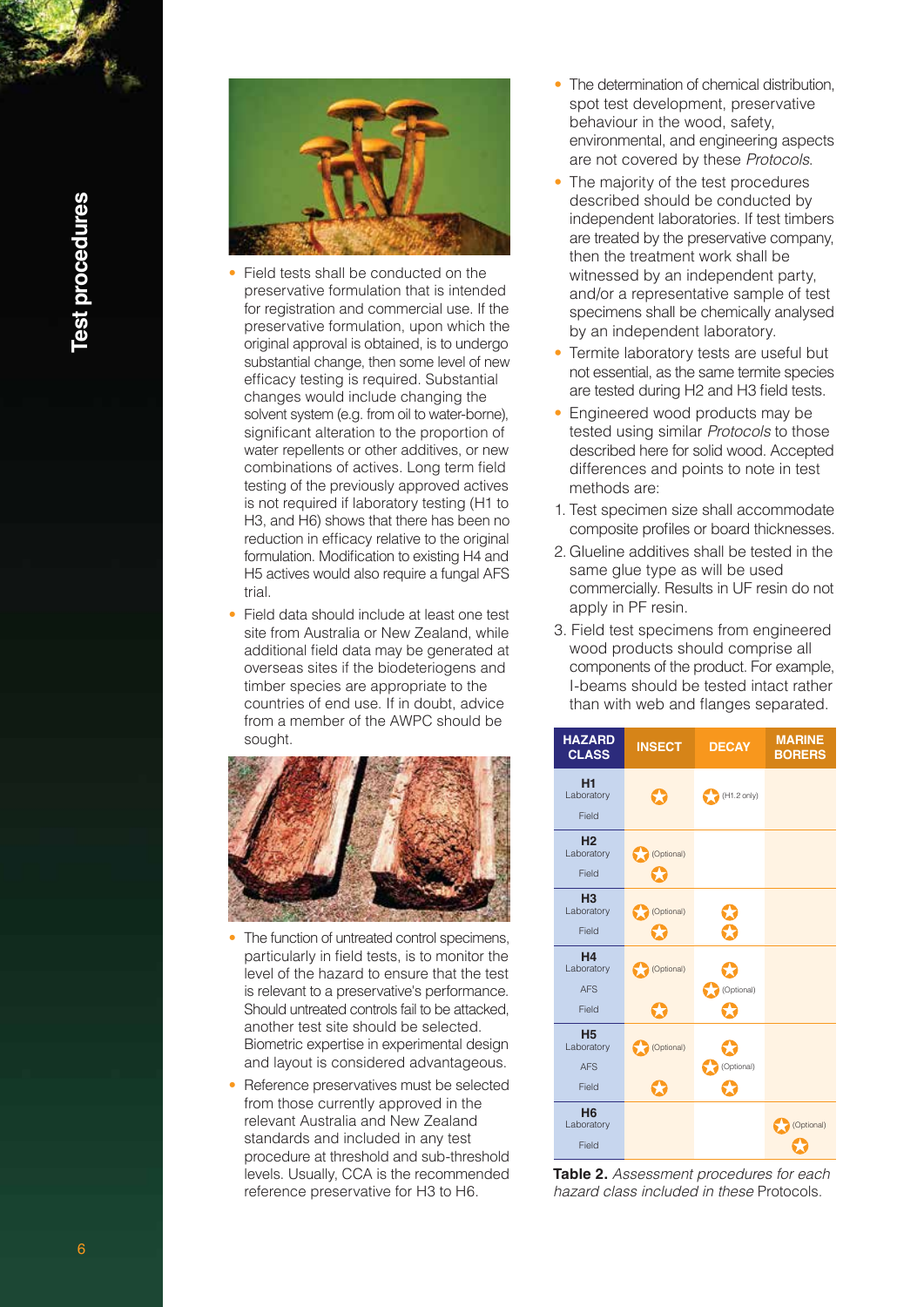### **Laboratory. Lyctine Borers**

### **Hazard Class H1**

**Timber species.** Timber species shall be known lyctine-susceptible species which have sufficient starch concentration to ensure attack of untreated controls. The timber species shall be appropriate to the country or region of proposed end-use.

**Test Specimens.** Test specimens shall be sapwood with a minimum dimension of 18 (radial) x 25 (tangential) x 75 (longitudinal) mm, and have a moisture content of between 10-15%. Specimens shall be cut to size prior to treatment using a sharp blade that does not cause burrs that can occlude vessels. Sufficient specimens shall be treated to each retention of reference and candidate preservative to permit selection of a minimum of six exposure specimens per retention. In addition, a similar number of specimens shall be used as untreated and, where applicable, solvent controls. Retentions shall be within ±10% of the target mean.

**Preservative treatment.** The treatment process used to treat specimens shall be commensurate with the type of preservative being tested, achieve full sapwood penetration, and permit accurate calculation of individual piece retention.

A minimum of three retentions of each preservative shall be tested. Specimens shall be weighed before and after treatment to allow calculation of preservative retention. Retentions shall be checked by chemical analysis.

A reference preservative selected from those currently approved in the relevant standard for the country or region of proposed end-use shall be used. It is intended that this preservative will monitor the overall procedure and serve as a basis on which to assess the candidate.

Immediately after treatment, specimens (excluding untreated controls) shall be wrapped in an appropriate material, e.g. aluminium foil, polyethylene film, etc., or enclosed in a container with restricted ventilation, sufficient to allow, for example, chemical fixation to occur, while at the same time preventing the growth of moulds on treated blocks. After this period specimens shall be air-dried for a minimum of two weeks.

Retention levels shall be segregated during these procedures.

**Pre-test conditioning of specimens.** After air-drying, test specimens shall be vacuum oven-dried at 40°C and -95 kPa for five days. Test specimens shall then be brought to equilibrium moisture content in a conditioned insectary (26°C, 70% relative humidity (RH)) prior to inoculation with test insects.

**Bioassay.** Each test specimen shall be exposed to not less than 20 unsexed *Lyctus brunneus* adults for a period of not less than three months.

**Performance criteria.** The test specimens shall be split longitudinally and visually examined for evidence of larval channelling. Toxic values for the preservative under test are between the highest retention which allows larval channelling and the lowest retention which prevents larval channelling. Results shall be valid if a minimum of 80% of untreated and, where applicable, solvent controls show evidence of larval channelling.

**Approval criterion.** The recommended minimum retention for H1 shall be 1.5x the higher toxic value.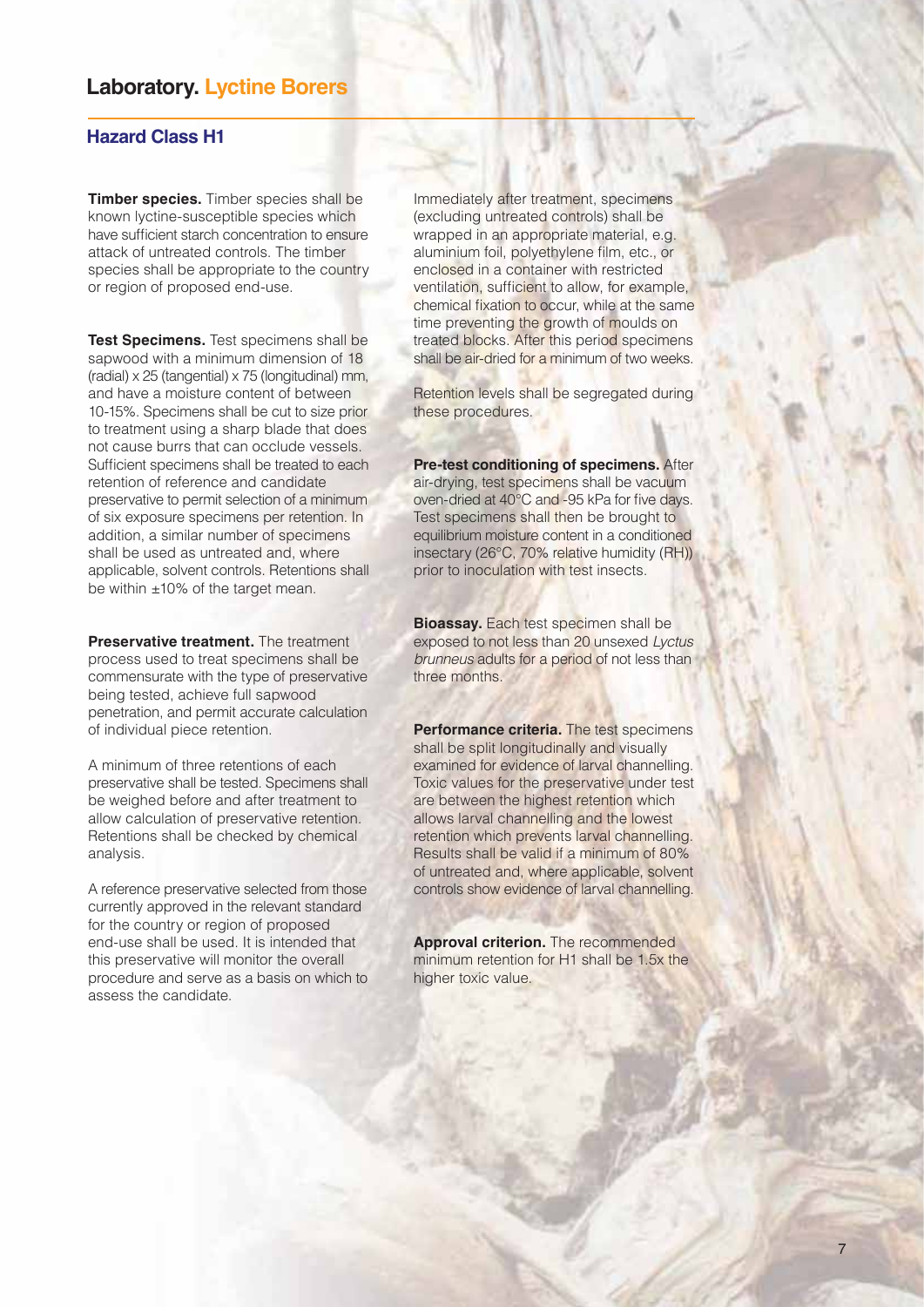### **Laboratory. Anobiid Borers**

#### **Hazard Class H1**

#### *Anobium punctatum* **egg-laying test**

**Timber species.** The timber species shall be a known anobiid-susceptible species appropriate to the country or region of proposed end-use.

**Test Specimens.** Test specimens shall be sapwood cut from the outer growth rings of freshly-felled trees. Test specimens shall have a minimum dimension of 20 (radial) x 30 (tangential) x 50 (longitudinal) mm. Annual rings shall be parallel to the tangential faces. Specimens shall be cut to size prior to treatment, and have a moisture content of between 10-15%. Sufficient specimens shall be treated to each retention of reference and candidate preservative to permit selection of ten specimens per retention. In addition, a similar number of specimens shall be used as untreated and, where applicable, solvent controls. Retentions shall be within ±10% of the target mean.

**Preservative treatment.** The treatment process used to treat specimens shall be commensurate with the type of preservative being tested, achieve full sapwood penetration, and permit accurate calculation of individual piece retention.

A minimum of three retentions of each preservative shall be tested. Specimens shall be weighed before and after treatment to allow calculation of preservative retention. Retentions shall be checked by chemical analysis.

A reference preservative selected from those currently approved in the relevant standard for the country or region of proposed end-use shall be used. It is intended that this preservative will monitor the overall procedure and serve as a broad guide on which to assess the candidate. Immediately after treatment, specimens (excluding untreated controls) shall be wrapped in an appropriate material, e.g. aluminium foil, polyethylene film, etc., or enclosed in a container with restricted ventilation, sufficient to allow, for example, chemical fixation to occur, while at the same time preventing the growth of moulds on treated blocks. After this period specimens shall be air-dried for a minimum of two weeks. Retention levels shall be segregated during these procedures.

**Pre-test conditioning of specimens.** After air-drying, test specimens shall be vacuum oven-dried at 40°C and -95 kPa for five days. Test specimens shall then be brought to equilibrium moisture content in a conditioned insectary (26°C, 70% RH) prior to inoculation with test insects.

**Exposure to oviposition.** The two 50 x 30 mm tangential surfaces of each specimen shall be lightly punched with a sharp point to provide suitable oviposition sites. The depth and number of indentations is not critical, but fifty, 1-2 mm deep on each surface is recommended. Specimens shall then be randomly enclosed in glass containers, one formulation per container. A minimum of 50 adult *Anobium punctatum*  (50:50 male to female mix) shall be placed in each container. Each specimen shall be examined each day for presence of oviposited eggs. Individual specimens shall be removed when they have accumulated a minimum of 25 eggs. Fresh adults shall be supplied to containers if needed.

**Storage of test assemblies for egg-hatching.**

Specimens shall be stored in open-topped containers at ambient temperature. Containers shall be stood in trays of paraffin oil as a means of avoiding mite infestation. After six months storage, specimens shall be examined by X-ray, or, less desirably, by dissection, to determine whether eggs have hatched and whether larval development has occurred. Any specimen in which there is no evidence of egg hatching shall be rejected from the test at this stage.

Specimens shall then be returned to storage for a further six months, after which further examination by X-ray or dissection shall occur.

**Performance criterion.** Toxic values for the preservative under test are between the highest retention which allows egg-hatching and larval development and the lowest retention which allows egg-hatching, but prevents larval development in all test specimens. Results shall be valid if a minimum of 80% of untreated controls and, where applicable, solvent controls show evidence of egg-hatching and larval development.

**Approval criteria.** The recommended minimum retention for H1 shall be 1.5x the higher toxic value.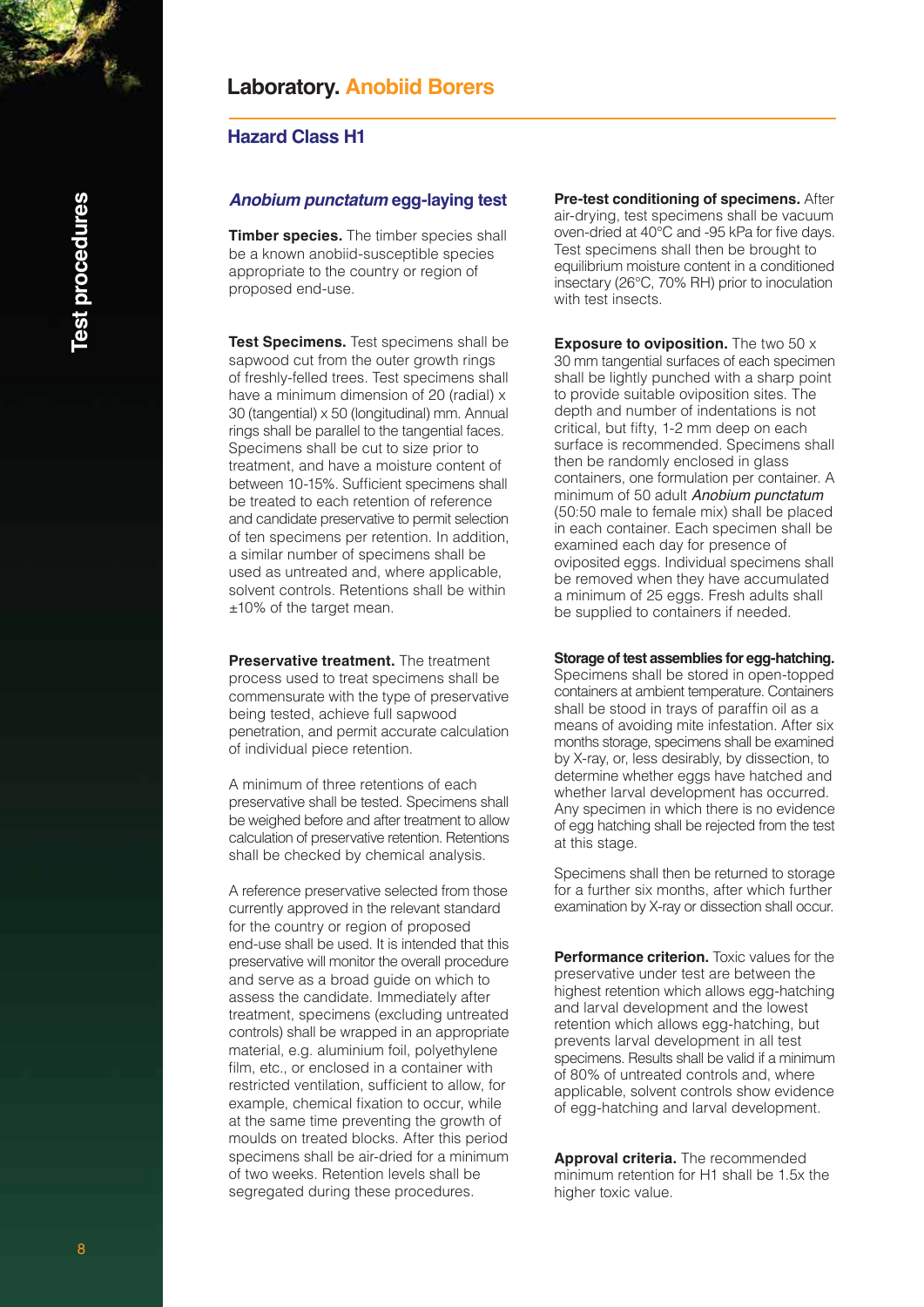### **Laboratory. Anobiid Borers**

#### **Hazard Class H1** *continued*

#### *Anobium punctatum* **larval transfer test**

**Timber species.** The timber species shall be a known anobiid-susceptible species appropriate to the country or region of proposed end-use.

**Test specimens.** Test specimens shall be outer sapwood cut from the outer growth rings of freshly-felled trees. Test specimens shall have a minimum dimension of 20 (radial) x 30 (tangential) x 50 (longitudinal) mm. Annual rings shall be parallel to the tangential faces. Specimens shall be cut to size prior to treatment, and have a moisture content of between 10-15%. Sufficient specimens shall be treated to each retention of reference and candidate preservative to permit selection of ten specimens per retention. In addition, a similar number of specimens shall be used as untreated and, where applicable, solvent controls. Retentions shall be within ±10% of the target mean.

**Preservative treatment.** The treatment process used to treat specimens shall be commensurate with the type of preservative being tested, achieve full sapwood penetration, and permit accurate calculation of individual piece retention.

A minimum of three retentions of each preservative shall be tested. Specimens shall be weighed before and after treatment to allow calculation of preservative retention. Retentions shall be checked by chemical analysis.

A reference preservative selected from those currently approved in the relevant standard for the country or region of proposed end-use shall be used. It is intended that this preservative will monitor the overall procedure and serve as a broad guide on which to assess the candidate.

Immediately after treatment, specimens (excluding untreated controls) shall be wrapped in an appropriate material, e.g. aluminium foil, polyethylene film, etc., or enclosed in a container with restricted ventilation, sufficient to allow, for example, chemical fixation to occur, while at the same time preventing the growth of moulds on treated blocks. After this period specimens shall be air-dried for a minimum of two weeks. Retentions shall be segregated during these procedures.

**Pre-test conditioning of specimens.** After air-drying, test specimens shall be vacuum oven-dried at 40°C and -95 kPa for five days. Test specimens shall then be brought to equilibrium moisture content in a conditioned insectary (26°C, 70% RH) prior to inoculation with test insects.

**Larval transfer.** Following treatment and when dry, ten tapered holes 3-4 mm deep and with 3 mm maximum diameter shall be drilled into one face of each test specimen. A weighed *Anobium* larva of between 3 and 6 mg shall be placed head down into each hole. Larvae shall be examined microscopically before transfer to ensure they are undamaged and free of *Pyemotes* mites.

**Storage of test assemblies for larval development.** Assemblies shall be placed in a container with a sheet of glass placed over the specimens and larvae contained therein. The container shall be placed in a tray of paraffin oil to prevent infestation with mites.

Each specimen shall be examined daily for the first week and larval activity recorded (i.e. larval activity penetrating the specimen, chew- ings and/or frass being produced). These observations shall provide insight into the type of preservative toxicity involved (i.e. acutely or chronically poisonous). Further inspections shall be made weekly. At the end of three months specimens shall be examined by X-ray, or less desirably, by dissection, to assess larval activity. Specimens shall then be returned to containers for a further three months after which further examination by dissection shall occur. Larvae shall be further checked visually and weighed.

**Performance criteria.** Toxic values for the preservative under test are between the highest retention which allows larval development as evidenced by larval weight gain and the lowest retention which prevents larval development, as evidenced by mortality or lack of active feeding or weight gain, in all test specimens. Results shall be valid if a minimum of 80% of untreated and, where applicable, solvent controls show evidence of larval development.

**Approval criterion.** The recommended minimum retention for H1 shall be 1.5x the higher toxic value.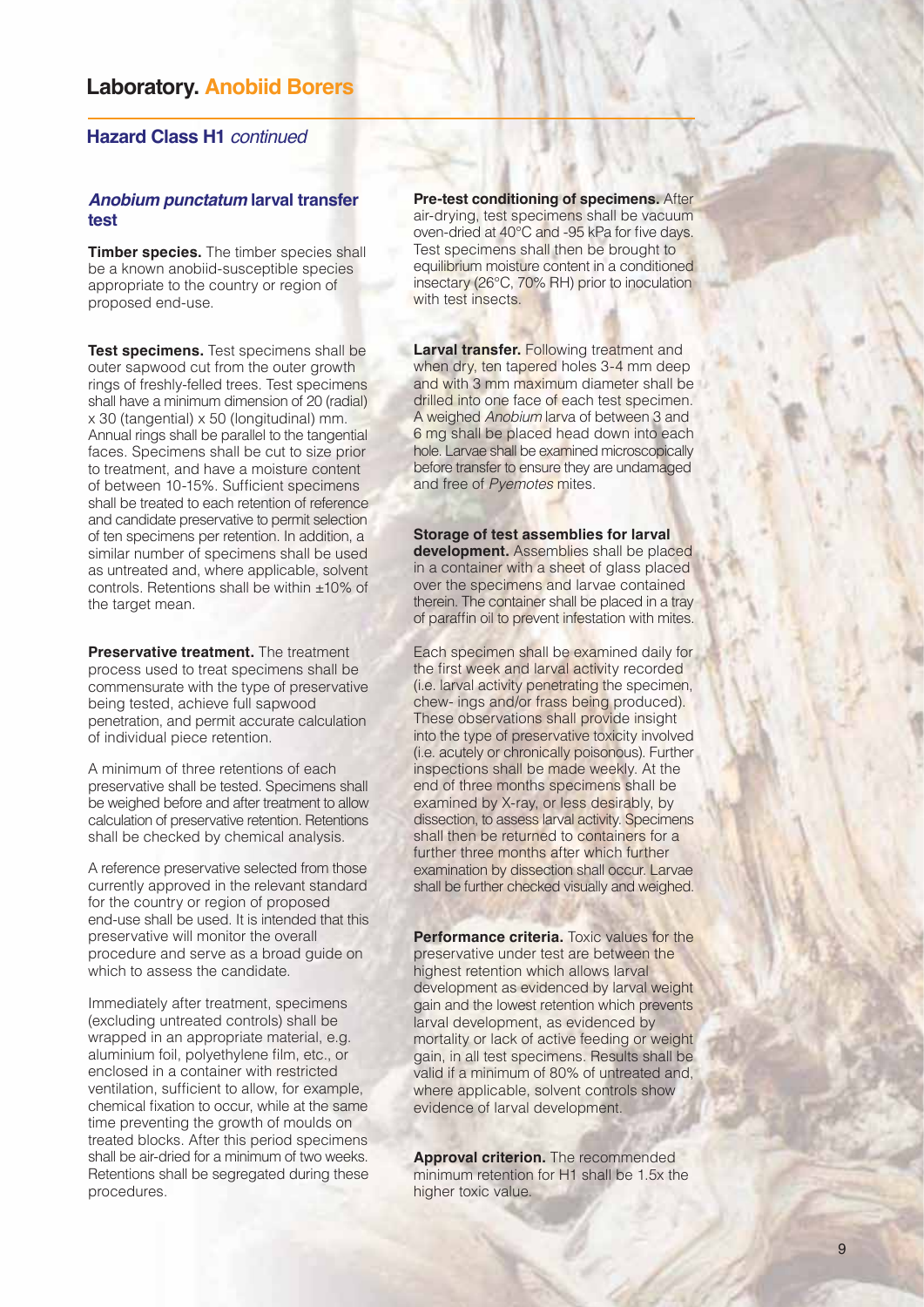### **Hazard Class H1.2**

H1.2 is an indoor decay hazard applicable to New Zealand. The development of *Protocols* to assess preservative systems for temporary (up to 5 years) protection of framing timbers is an on-going activity. Two such procedures are described below. However, Scion, Wood Protection, Rotorua staff should be consulted when deciding appropriate procedures for particular products.

**Timber species.** The timber species shall be representative of the proposed end-use; it may be necessary to utilise both softwood and hardwood substrates.

#### **Wall frame cavity test**

**Test specimens.** Test specimens shall be standard framing timber (90 to 95 x 45 mm). For each test unit (with all timbers in the one unit of the same treatment), two studs shall be 500 mm long, top and bottom plates 500 mm long, and the central dwang or noggin about 450 mm long to fit the test unit (Fig. 1).



**Figure 1.** *Components of the wall frame cavity test.*

Components are cut after the treatment of end sealed specimens at least 1000 mm long and with moisture content of between 10-15%. Sufficient specimens of each retention of reference and candidate preservative shall be treated to permit selection of a minimum of six exposure test units per treatment. In addition, a similar number of specimens shall be used as untreated and, where applicable, solvent controls. Retentions shall be within ±10% of the target mean.

**Preservative treatment.** The treatment process used to treat specimens shall be commensurate with the type of preservative being tested, achieve full sapwood penetration, and permit accurate calculation of individual piece retention.

A minimum of three retentions of each preservative shall be tested. Specimens shall be weighed before and after treatment to allow calculation of preservative retention. Retentions shall be checked by chemical analysis.

A reference preservative selected from those currently approved in the relevant standard for the country or region of proposed end-use shall be used. It is intended that this preservative will give an indication of the decay hazard for the test and serve as a basis on which to assess the candidate.

Immediately after treatment, specimens (excluding untreated controls) shall be wrapped in an appropriate material, e.g. aluminium foil, polyethylene film, etc., or enclosed in a container with restricted ventilation, sufficient to allow, for example, chemical fixation to occur, while at the same time preventing the growth of moulds on treated specimens. After this period specimens shall be air-dried for a minimum of two weeks.

Retentions shall be segregated during these procedures.

**Pre-test conditioning of specimens.** After assembly of the timber components, frames from each treatment group shall be stacked in a large tank, weighted and the tank filled with water. They are soaked for two hours, drained and placed in a large covered stack. This period of soaking results in an average sample moisture content of around 40%, but most of the moisture is in the outer 5 - 10 mm of the sample. Framing units shall be weighed before and after wetting to allow calculation of moisture content. The water repellent properties of LOSP treatments may necessitate one or more further wetting cycles before the wood reaches at least 30% moisture content.

Where a diffusible or leachable preservative is used, an alternative method may be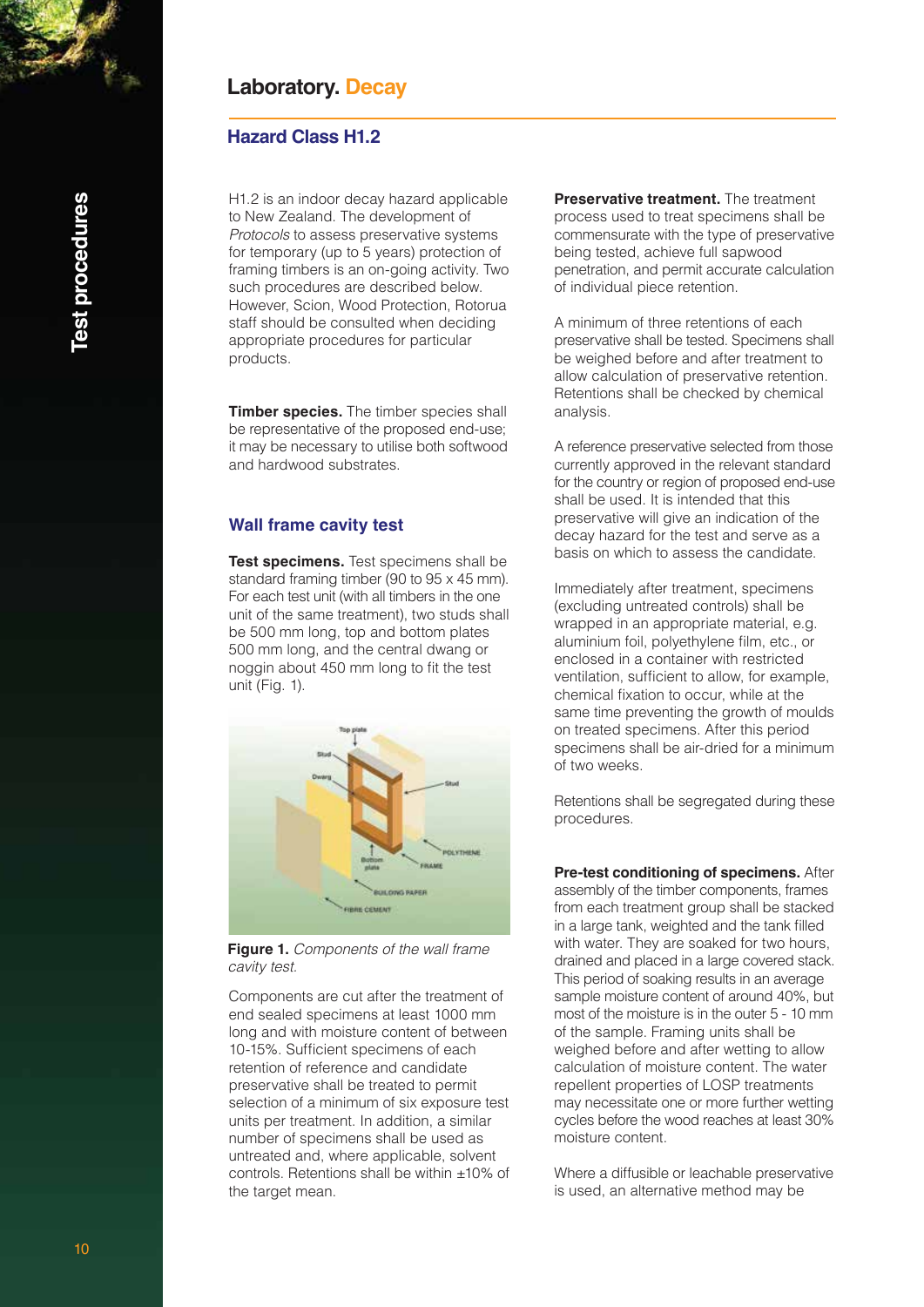#### **Hazard Class H1.2** *continued*

required. An additional test specimen will be used to check the preservative retention after wetting. Test specimens of engineered wood products such as LVL and plywood may require a longer wetting procedure to achieve 30% moisture content.

**Exposure.** A sheet of 250 micron thick black polythene 900 x 500 mm shall be placed on the back of the frame. The ends shall be wrapped over the top and bottom plates and held in place with stainless steel staples in the front edge of the plates. The edges of the polythene sheet are fixed to the back of the studs with 35 x 10 mm CCA treated battens and 30 mm galvanised flathead nails.

Test specimens shall be exposed to at least two different species of brown-rot fungi for softwood framing, or one brown-rot and one white-rot fungus for hardwood framing. The brown-rots shall be typical of those found in decaying framing. In New Zealand these include *Oligoporus placenta, Antrodia sinuosa, Paxillus panuoides* and *Serpula lacrymans*. The white-rots shall be *Perenniporia tephropora* or *Trametes versicolor*. Feeder strips about 7 x 35 x 35 mm of a susceptible timber shall be first inoculated by placing them on plastic mesh placed over actively growing cultures of each fungus maintained on 2% malt agar for four weeks until feeder strips are overgrown with fungus.

The upper horizontal surfaces of timber pieces near the corners shall be surface sterilised by swabbing with 100% ethanol, and then allowed to dry for ten minutes. Decaying feeder strips shall be tacked with galvanised nails into the swabbed corners. The two test fungi may be placed in the same test unit, with one fungus placed in the right hand corners, and the other in the left hand corners.

Fibreglass insulating batts (R1.8, 75 mm thick) cut to wall cavity size shall be thoroughly wet by immersing them three times in water, allowed to drain for 30 seconds, and placed in the wall unit cavity. Sheets 600 x 500 mm of standard black bituminous building paper and 6 mm thick fibre-cement sheets shall be placed on the front of the unit and fixed to the studs with two 20 mm long stainless steel screws on each side.

Units shall be stored in a controlled environment room maintained at 27°C and 85-90% RH. All units shall be periodically sprayed with water to maintain the wood moisture content at a level suitable for decay to progress. Incubation shall be for a minimum of 12 weeks.

**Performance criteria.** Each timber specimen shall be inspected for extent of decay, and rated using any internationally recognised system. The spread of fungal growth shall also be determined.

**Approval criterion.** The candidate preservative may be approved when it has a mean rating equal to or above the H1.2 reference preservative after a minimum of 12 months testing.

#### **"I" Frame sample test**

Test specimens. Test specimens shall be standard framing timber (90 to 95 x 45 mm) at least 600 mm long, end-sealed before preservative treatment. After preservative treatment an 80-100 mm long block is cut from each end of the specimen. These blocks are then attached to the end of the sample that they were removed from, at right angles to the main sample (Figure 2), using 12 mm long, stainless-steel staples.



**Figure 2.** Assembly of test samples

Components are cut after the treatment of end-sealed specimens and with a moisture content of between 10-15%. Sufficient specimens of each retention of reference and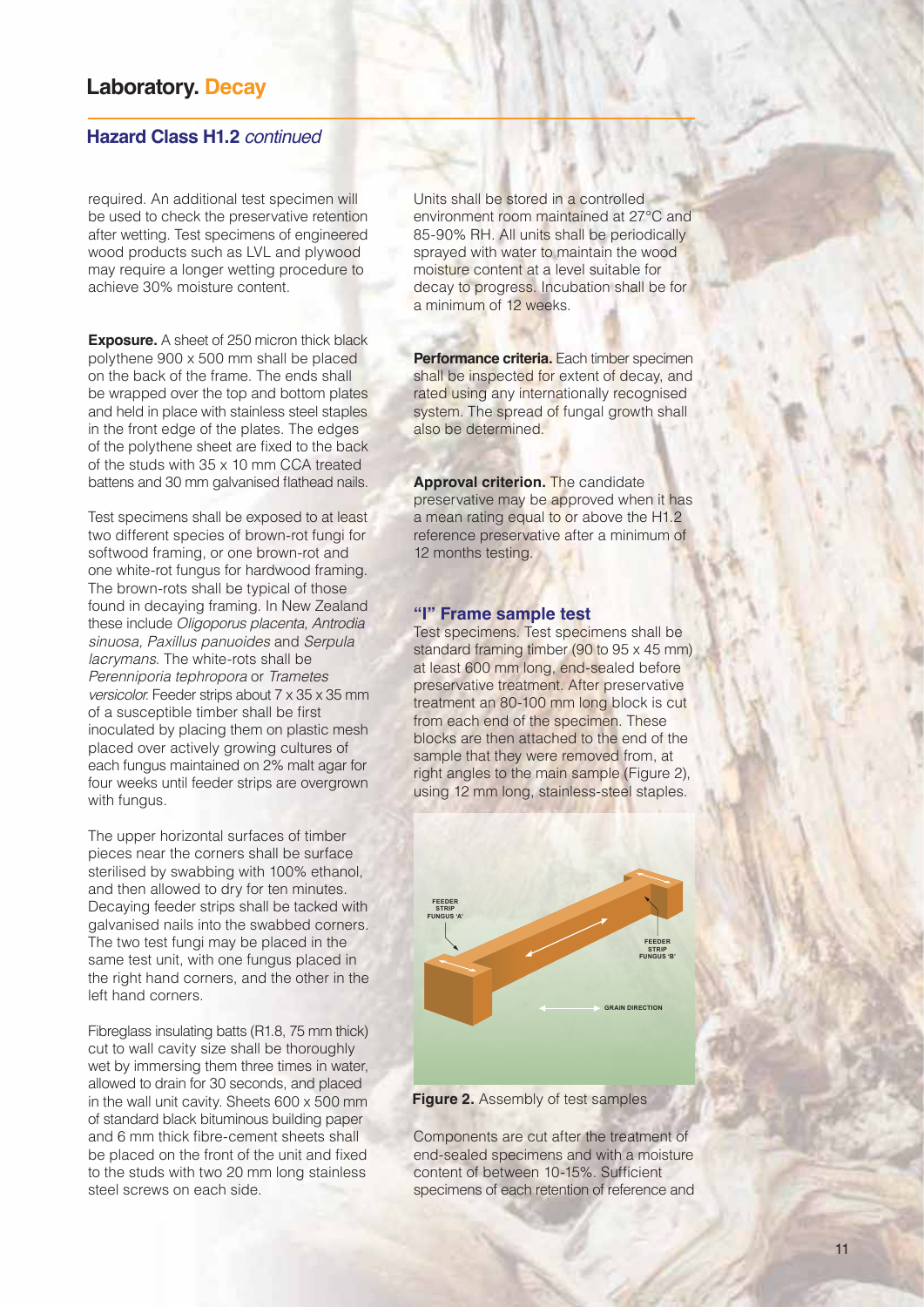### **Hazard Class H1.2** *continued*

candidate preservative shall be treated to permit selection of a minimum of ten exposure test specimens per treatment. In addition, a similar number of specimens shall be used as untreated and, where applicable, solvent controls. Retentions shall be within ±10% of the target mean.

**Preservative treatment.** The preservative treatment process used shall be similar to the Wall Frame Cavity Test as described above.

#### **Pre-test conditioning of specimens.**

After assembly, the test samples shall be conditioned as described in the Wall Frame Cavity Test method above.

**Exposure.** Test specimens shall be exposed to at least two different species of brown-rot fungi for softwood framing, or one brown-rot and one white-rot fungus for hardwood framing. The brown-rots shall be typical of those found in decaying framing. In New Zealand these include *Oligoporus placenta, Antrodia sinuosa, Paxillus panuoides* and *Serpula lacrymans*. The white-rots shall be *Perenniporia tephropora* or *Trametes versicolor*. Feeder strips about 7 x 35 x 35 mm of a susceptible timber shall be first inoculated by placing them on plastic mesh

placed over actively growing cultures of each fungus maintained on 2% malt agar for four weeks until feeder strips are overgrown with fungus.

The 90 mm wide surface of the main sample piece, adjacent to the end block, shall be surface sterilised by swabbing with 100% ethanol, and then allowed to dry for ten minutes. Decaying feeder strips shall be tacked with galvanised nails into the swabbed corners. The two test fungi may be placed on the same sample, with one fungus placed at one end on one face of the sample and the other placed at the other end on the opposite face (Figure 2).

Samples should be placed on edge in a stack with 15-20 mm thick untreated wood or plastic fillets between each layer. The stack may be in a lidded plastic tank or totally enclosed in polyethylene film. This should be stored in a controlled environment room maintained at 27°C and 85-90% RH. All samples shall be periodically sprayed with water to maintain the wood moisture content at a level suitable for decay to progress. Incubation shall be for a minimum of 12 weeks.

**Performance and approval criteria.** The performance and approval criteria shall be similar to those described in the Wall Frame Cavity Test method above.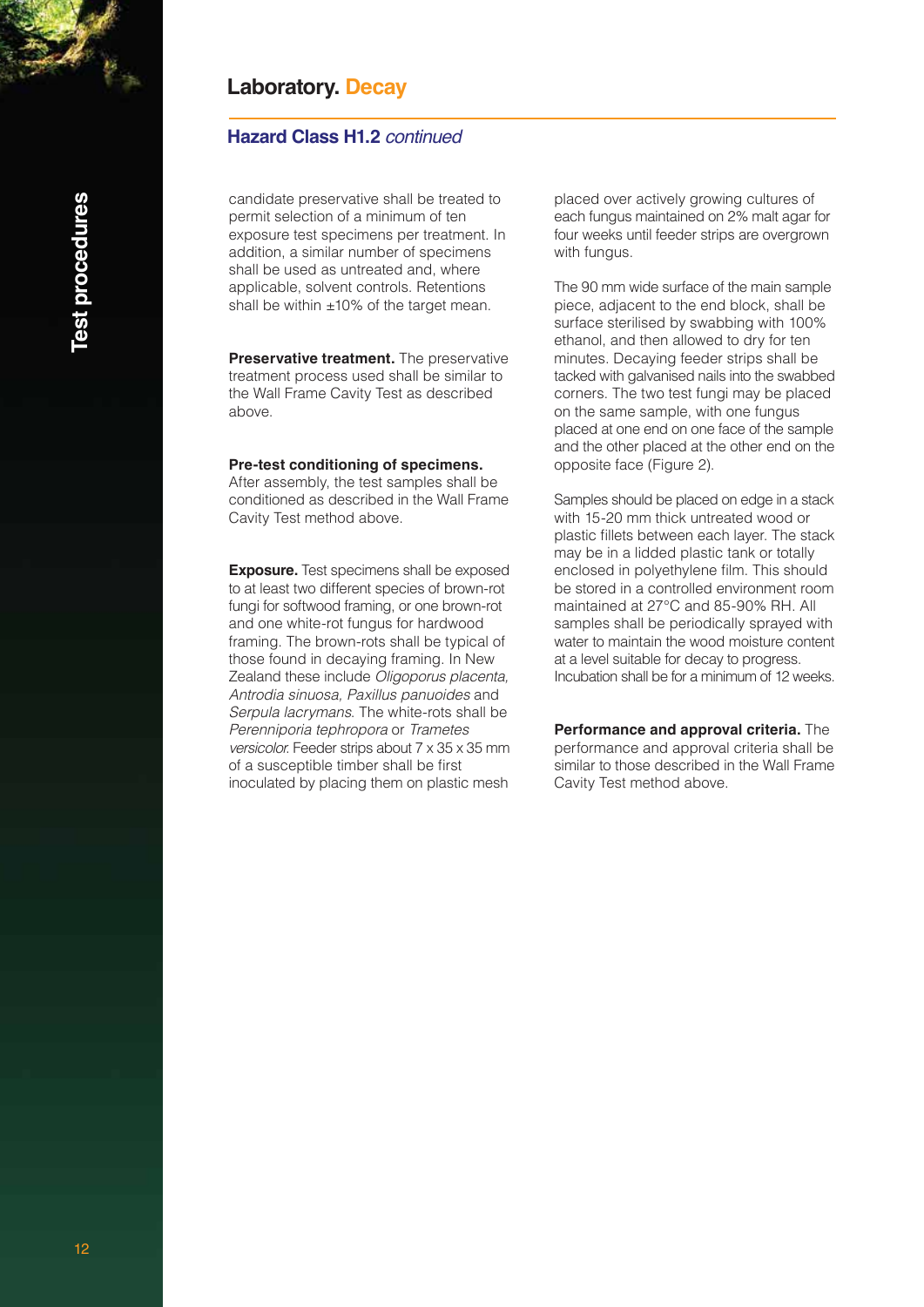### **Laboratory. Termites**

### **Hazard Class H2, H3, H4 and H5**

**Timber species.** The timber species shall be softwood or hardwood and representative of the country or region of proposed end-use.

**Test specimens.** Test specimens shall be sapwood with a minimum dimension of 15 (radial) x 25 (tangential) x 50 (longitudinal) mm (18.75 cm<sup>3</sup>). For bioassays in 1 L jars, the maximum test specimen volume is 56.25 cm<sup>3</sup>, and a similar ratio will apply for other jar volumes. Specimens shall be cut to size prior to treatment, and have a moisture content of between 10-15%. Sufficient specimens shall be treated to each retention of reference and candidate preservative to permit selection of a minimum of six exposure specimens per retention for each termite species or vacuum oven control. In addition, a similar number of specimens shall be used as untreated and, where applicable, solvent controls. Retentions shall be within ±10% of the target mean.

**Preservative treatment.** The treatment process used to treat specimens shall be commensurate with the type of preservative being tested, achieve full sapwood penetration, and permit accurate calculation of individual piece retention.

A minimum of three retentions of each preservative shall be tested. Specimens shall be weighed before and after treatment to allow calculation of preservative retention. Retentions shall be checked by chemical analysis.

A reference preservative selected from those currently approved in the relevant standard for the country or region of proposed end-use shall be used. It is intended that this preservative will monitor the overall procedure and serve as a broad guide on which to assess the candidate.

Immediately after treatment, specimens (excluding untreated controls) shall be wrapped in an appropriate material, e.g. aluminium foil, polyethylene film, etc., or enclosed in a container with restricted ventilation, sufficient to allow, for example, chemical fixation to occur, while at the same time preventing the growth of moulds on treated blocks. After this period specimens shall be air-dried for a minimum of two weeks.

Retentions shall be segregated during these procedures.

**Pre-test conditioning of specimens.** All test specimens (including H2) shall undergo the vacuum oven drying procedure. The leaching procedure is only required for termiticides to be used in Hazard Classes H3, H4 and H5.

Test specimens shall be vacuum-impregnated with water for 30 minutes and allowed to remain for a further 30 minutes in a jar containing at least three times the volume of water as of specimens. Water shall be drained from the jars and replaced with an equal amount of clean water. The jars shall be placed in a shaking water bath maintained at 35°C for 5-7 days with the water in the jars changed daily during five of the days. Specimens shall then be placed on drying racks for two days to surface dry.

Specimens shall be dried in vacuum ovens at 40°C and -95 kPa for five days and then weighed to obtain initial masses.



**Bioassay.** Test specimens shall be exposed to at least one species of subterranean termite. If only one species is to be used then the preferred species is *Coptotermes acinaciformis*. However, if the preservative is intended for use north of the Tropic of Capricorn then *Mastotermes darwiniensis* also shall be used. Termites of a given species should be sourced from a minimum of two, and preferably three, different colonies. However, for preliminary laboratory screening trials, termites sourced from one colony are sufficient. Termites shall be fresh, field collected stocks and shall be used within two weeks of collection.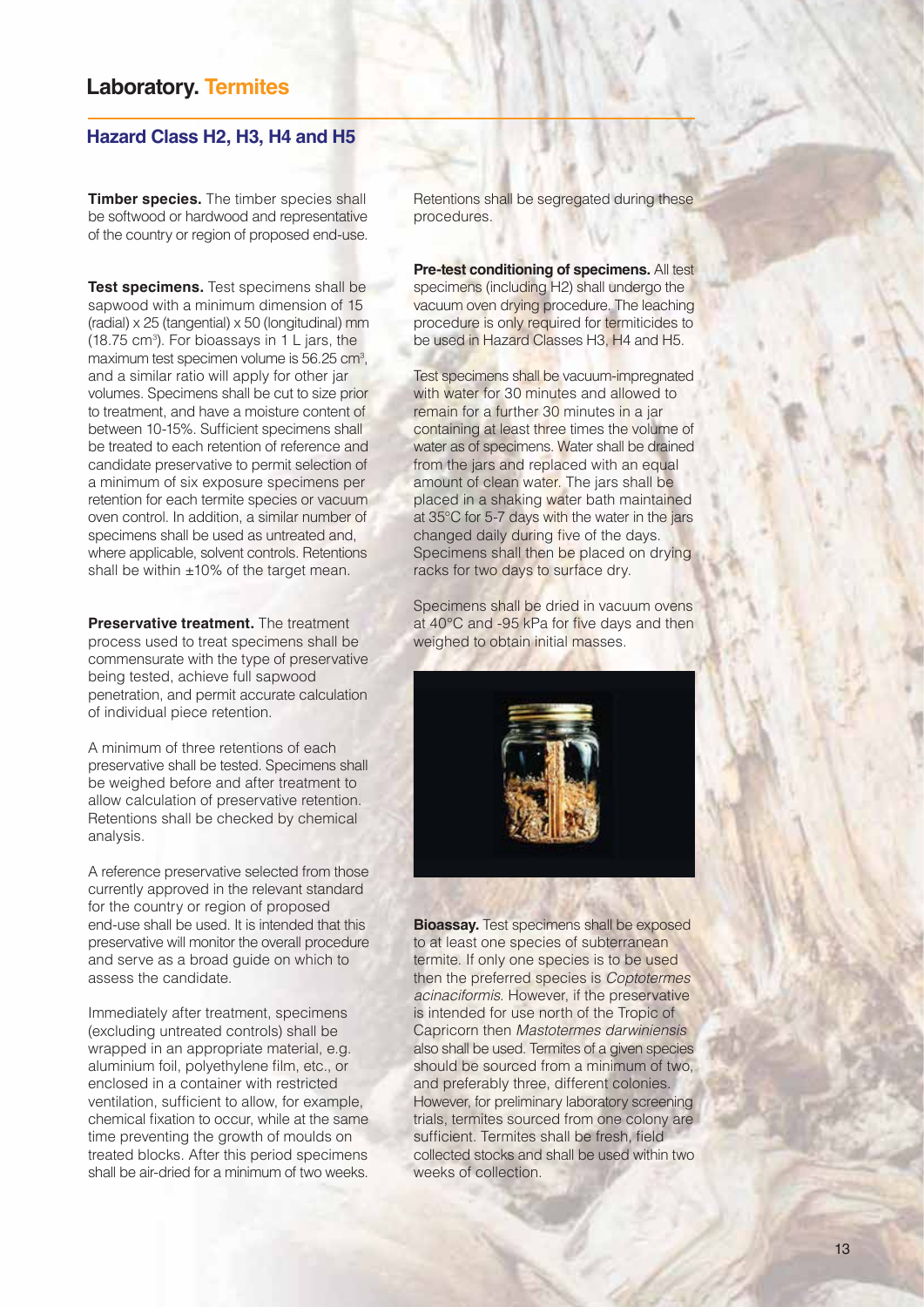### **Laboratory. Termites**

### **Hazard Class H2, H3, H4 and H5** *continued*

#### **Preferred method.**

- 1. *Coptotermes acinaciformis.* The bioassay shall occur within a glass jar (ca.1L) filled with a moist matrix of mound material. One test specimen shall be embedded in the matrix, unless the candidate preservative is of a freely diffusible formulation; in this case the specimen shall not be in direct contact with the matrix, but separated from it by an impervious material. A minimum of 10 grams of termites shall be added to each jar and a ventilated lid shall close the jar. The jars shall be maintained in an insectary at 27°C and 75% RH for eight weeks. In order to minimise potential environmental effects in the insectary, all jars shall be rotated 90° on a weekly basis.
- 2. *Mastotermes darwiniensis.* The bioassay shall occur within a glass jar (ca.1L) filled with a mixture of vermiculite and sawdust of a susceptible timber species, e.g. *Eucalyptus regnans*. One test specimen shall be embedded in the matrix, unless the candidate preservative is of a freely diffusible formulation; in this case the specimen shall not be in direct contact with the matrix, but separated from it by an impervious material. Water shall then be added to the matrix to achieve a 275% moisture content. A minimum of 15 grams of termites shall be added to each jar and a ventilated lid shall close the jar. The jars shall be maintained in an insectary at 32°C and 75% RH for six weeks. In order to minimise environmental effects in the

 insectary, all jars shall be rotated 90° on a weekly basis.

#### **Post-bioassay conditioning.** At the

conclusion of the bioassay exposure, specimens shall be removed from the jars and cleaned of termite mudding and faecal matter. Specimens as well as vacuum oven controls shall be vacuum oven dried at 40°C and -95 kPa for five days. Specimens shall be weighed and compared with their initial mass to obtain mass loss.

Mass losses of test specimens exposed to termites shall be adjusted to accommodate any changes recorded by the vacuum oven controls. The test will be valid for those termite species that produce a mean mass loss of more than 40% in the untreated control specimens. Attack is controlled when mean mass loss is 5% or less.

**Performance criteria.** The toxic threshold value for each termite species and preservative under test is the lowest retention which prevented a mean mass loss of more than 5%.

Data generated in these laboratory tests cannot be used solely to establish commercial retention levels, but may be used to support field data. In addition the laboratory data may be used as a basis for establishing retentions for field testing.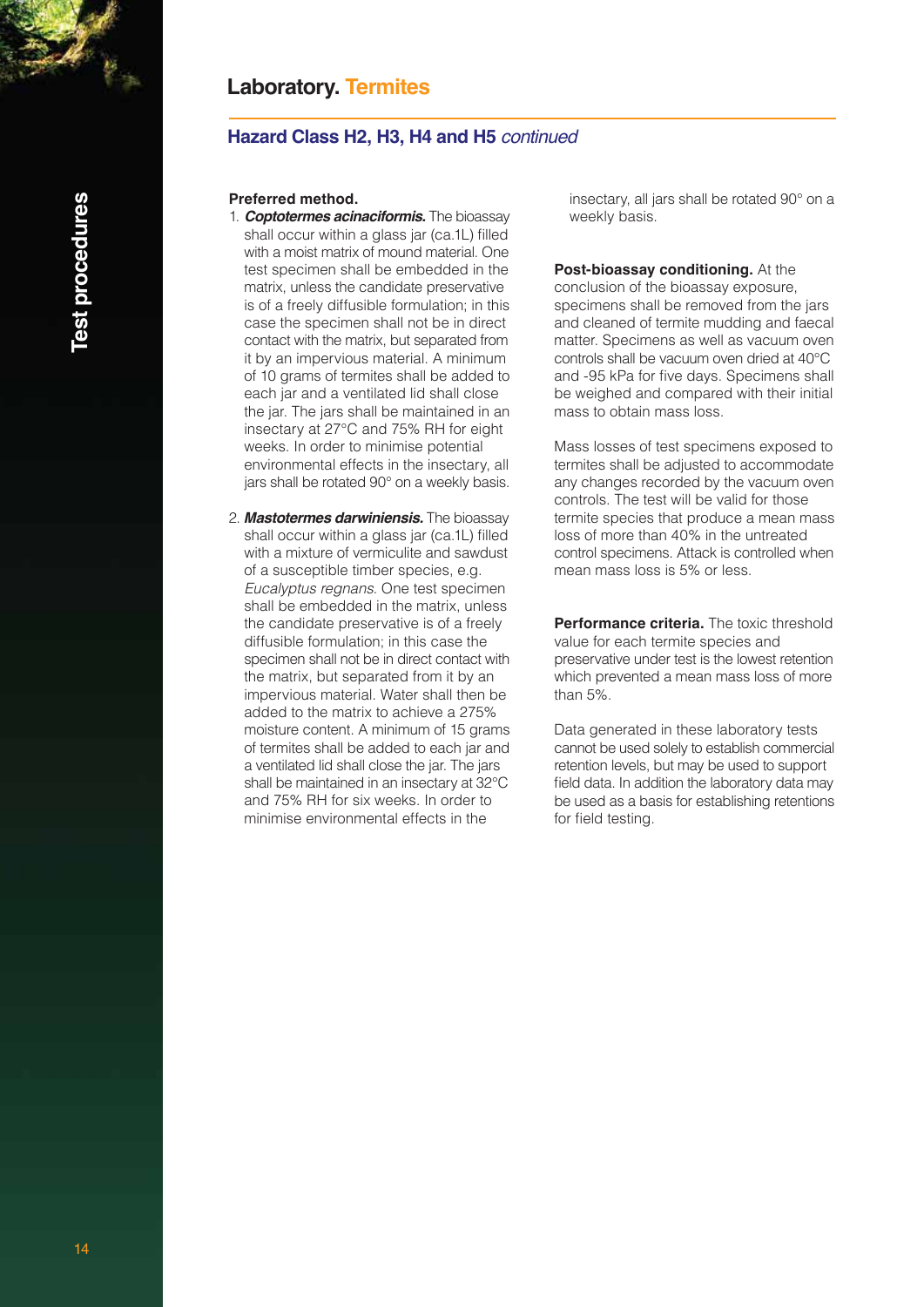#### **Hazard Class H2 and H3**

**Note: The following test procedures against** *Coptotermes acinaciformis* **and**  *Mastotermes darwiniensis* **are also suitable for establishing termiticidal efficacy of insecticides which may be included in formulations for treatment to Hazard Classes H4 and H5 (following artificial leaching and drying). It will also be necessary to test the preservative in a direct ground contact field test where termites (variety of species) are active for Hazard Classes H4 and H5. A minimum of one of the two test procedures shall be required.**

#### **Drum technique**

**Timber species.** The timber species shall be representative of the country or region of proposed end-use.

**Test specimens.** Test specimens shall be a minimum of 25 x 25 x 100 mm sapwood. In the case of H2F treatments, the cross section of test specimens shall be the maximum size to be produced commercially. Specimens shall be cut to size prior to treatment, and have a moisture content of between 10-15%. Sufficient specimens shall be treated to each retention of reference and candidate preservative to permit selection of a minimum of six exposure specimens per retention for each termite species or vacuum oven control. In addition, a similar number of specimens shall be used as untreated and, where applicable, solvent controls. Retentions shall be within ±10% of the target mean.



**Preservative treatment.** The treatment process used to treat specimens shall be commensurate with the type of preservative being tested. H2 and H3 treatments shall

achieve full sapwood penetration, while more limited penetration is accepted for H2F envelope treatments (e.g. treated by spray or dip). Test specimens with full sapwood penetration shall be weighed before and after treatment allowing calculation of individual piece retention. For H2F treatments, the retention and penetration of the candidate preservative in the envelope treated zone of spare test specimens shall be confirmed by chemical analysis. A set of H2F test specimens shall be tested with at least one end docked after treatment. If one or more of the docked test specimens are attacked through the exposed end-grain, then a trial is needed to show that termites cannot enter test specimens when an unsealed end abuts another test specimen's treated surface. The join between the two test specimens (such as in a T-piece assembly) should not be perfect, but have a gap of at least 2 mm between test specimens. Also required is a test of exposed docked ends, as would occur in wall frame corners, where the docked ends are resealed by the process that would occur commercially (e.g. a brush or spray treatment).



A minimum of three retentions of each candidate preservative shall be tested. Retentions may be based on the threshold value or on any other values specified by the supplier. Specimens shall be weighed before and after treatment and their width, depth and length dimensions measured after treatment to allow calculation of preservative retention. Retentions shall be checked by chemical analysis.

A reference preservative selected from those currently approved in the relevant standard for the country or region of proposed end-use shall be used. It is intended that this preservative will monitor the overall procedure and serve as a basis on which to assess the candidate.

Immediately after treatment, specimens (excluding untreated controls) shall be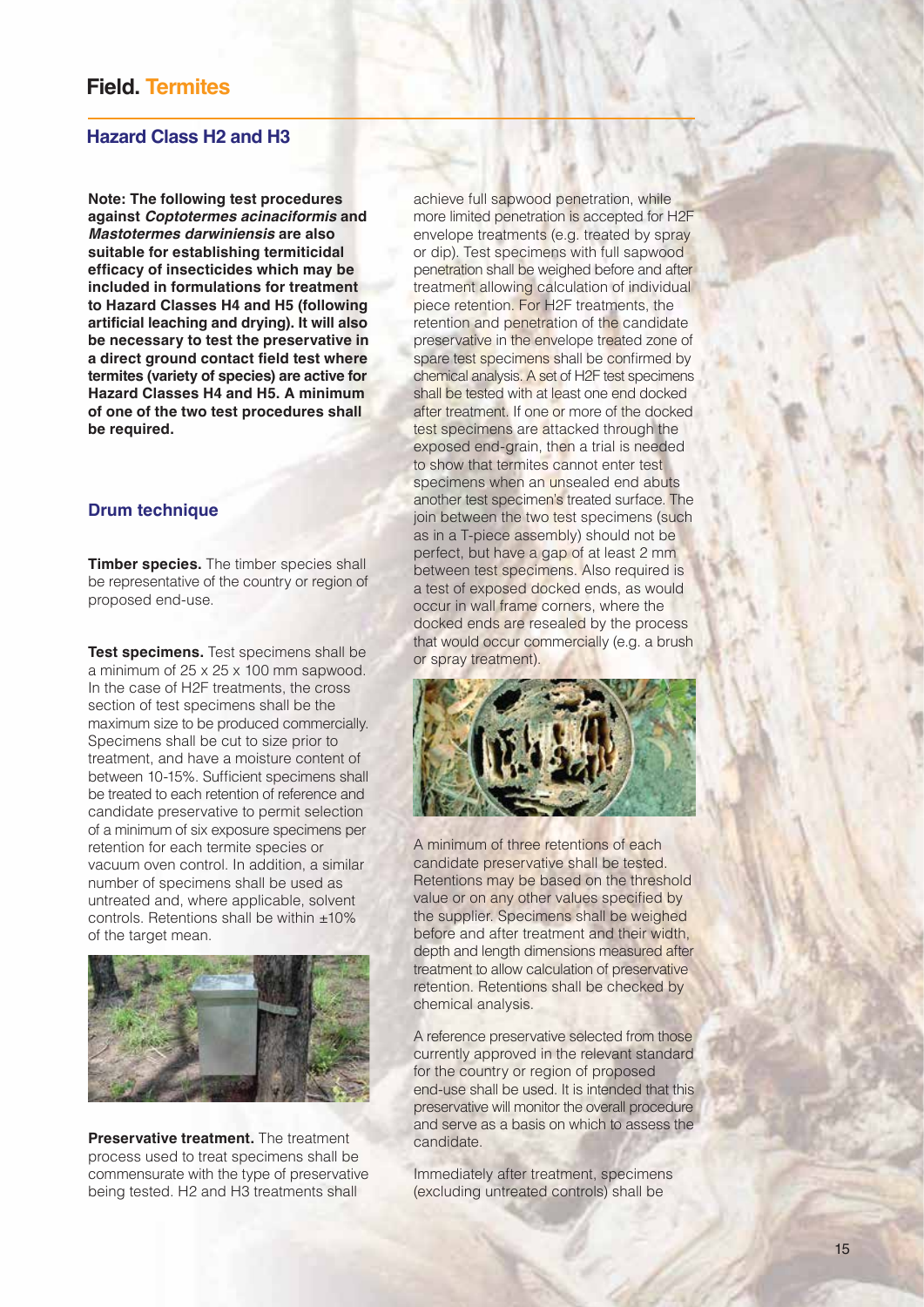### **Hazard Class H2 and H3** *continued*

wrapped in an appropriate material, e.g. aluminium foil, polyethylene film, etc., or enclosed in a container with restricted ventilation, sufficient to allow, for example, chemical fixation to occur, while at the same time preventing the growth of moulds on treated blocks. After this period specimens shall be air-dried for a minimum of two weeks.

Retentions shall be segregated during these procedures.

#### **Pre-test conditioning of test specimens.**

Test specimens shall be dried in vacuum ovens at 40°C and -95 kPa for five days to remove any residual solvents and volatiles. Envelope (H2F) treated test specimens shall be exposed to natural weathering outdoors for a minimum of four weeks. Test specimen orientation will not be altered during this time. The uppermost exposed face with most UV and weathering exposure shall remain identifiable during field testing to aid inspection. H2 and H3 treated test specimens do not require UV conditioning.

Test specimens being tested by this procedure for H3, shall be leached prior to vacuum oven drying. Test specimens shall be vacuum-impregnated with water for 30 minutes and allowed to remain for a further 30 minutes in a container with at least three times the volume of water as of specimens. Water shall be drained from the containers and replaced with an equal amount of clean water. The containers shall be placed in a shaking water bath maintained at 35°C for 5-7 days with the water changed daily during five of the days. Specimens shall then be placed on drying racks for two days to surface dry.

**Exposure.** Test specimens shall be exposed to at least one species of subterranean termite. If only one species is to be used then the preferred species is to be *Coptotermes acinaciformis*. However, if the preservative is intended for use North of the Tropic of Capricorn then *Mastotermes darwiniensis* also shall be used.

The test shall occur within steel exposure containers. The exposure containers should be constructed such that they prevent the ingress of precipitation, but they should also

be ventilated to prevent build up of excessive moisture during the course of the field trial. The dimensions of exposure containers may be varied as appropriate for the size of test specimens to be evaluated; containers with volumes of between 20 and 30 L have proven to be appropriate for most field tests.

The bases of exposure containers should be lined with a layer of highly susceptible timber substrate (bait-wood). Test specimens, interspersed with additional bait-wood, should then be placed on the bait-wood base. Additional layers of test specimens and bait-wood may then be added as required. Test specimens shall be randomly arranged and care taken to avoid contact with each other. A further layer of bait-wood shall be placed on top of the bait-wood / test specimen assembly. The volume of bait-wood shall be equal to or greater than the volume of test specimens to be exposed. Moistening the bait-wood with water prior to installation will aid the attraction and retention of termites.

Containers shall be connected to active galleries of the target species of termite. A useful, proven approach when targeting *C. acinaciformis* is to drill into standing trees and connect the exposure containers to the active galleries via a short length of PVC piping; partially filling the connecting pipe with moistened susceptible timber substrate will encourage termites to enter the containers. When targeting *M. darwiniensis*, exposure containers may simply be placed over exposed stumps containing active termite galleries. Insulation of the containers can be beneficial to encourage and maintain termite activity.

Test specimens shall be exposed to a minimum of three separate colonies of the target termite species. This can be facilitated by ensuring that the distance between containers exceeds the likely foraging distance of individual colonies. The test duration shall be a minimum of 16 weeks, although usually 6-12 months or until such time as all susceptible timber materials have been largely consumed (60%+ mass loss) and termites have vacated the exposure containers.

**Performance criteria.** At the conclusion of the exposure period, test specimens shall be returned to the laboratory and cleaned. Test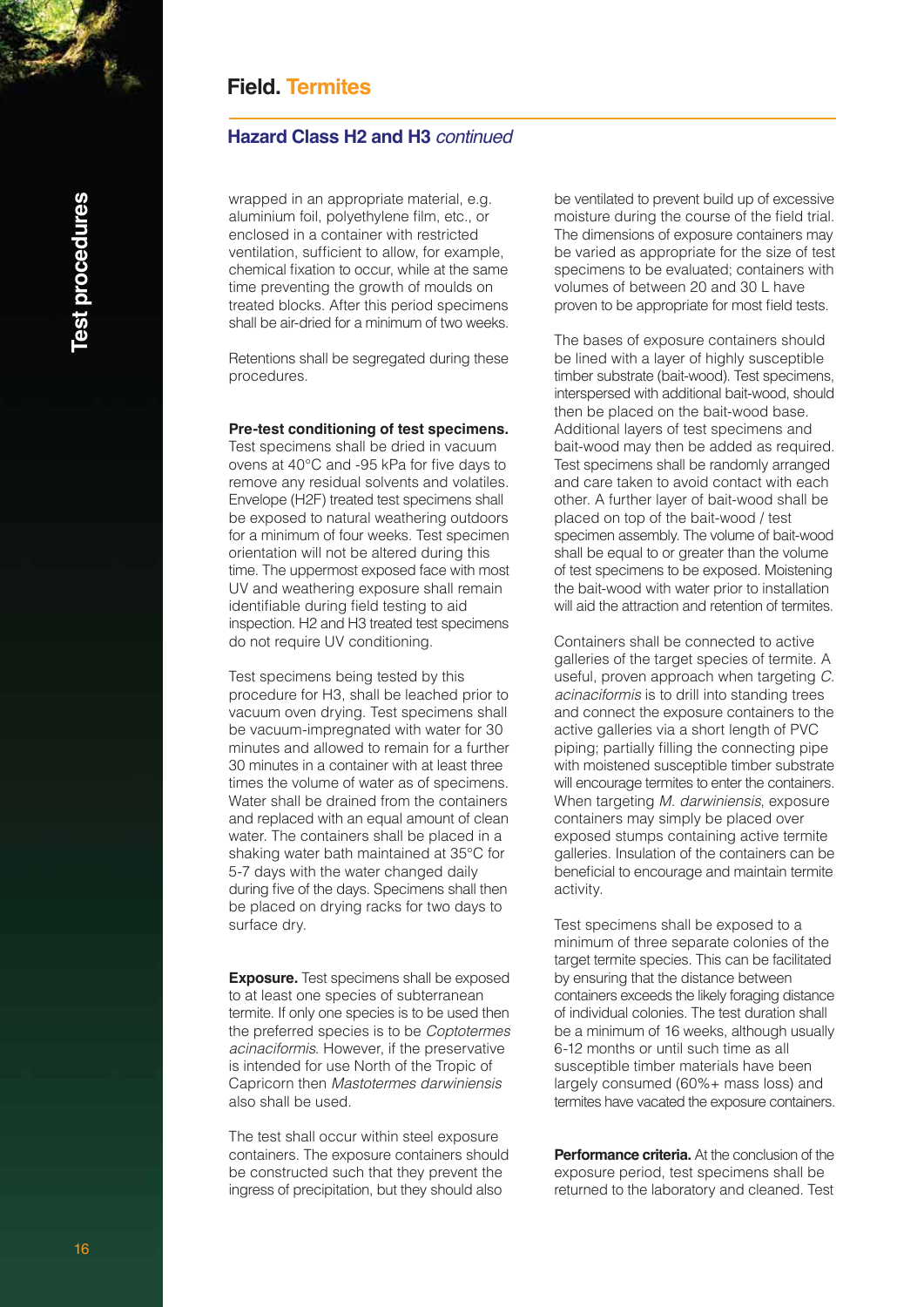### **Hazard Class H2 and H3** *continued*

specimens shall then be visually rated for any termite attack using a scale which estimates the amount of wood remaining. Mass loss of the specimens shall also be determined. The test will be valid when the mean mass losses for untreated or solvent-treated controls are equal to or greater than 60%.



**Figure 3.** *Field exposure to subterranean termites using the drum technique.*

**Approval criteria.** When the candidate preservative has a mean rating equal to or above an estimated 95% wood remaining then the lowest of the retentions meeting this criterion will be recommended for approval. For H2F treatments, test specimens must be rated as either sound or with superficial attack/ grazing only, i.e. attack by termites must not breach the depth of the treated envelope.

#### **Brick-assembly technique**

**Timber species.** The timber species shall be representative of the country or region of proposed end-use.

**Test specimens.** Test specimens shall be a minimum of 25 x 25 x 100 mm sapwood. In the case of H2F treatments, the cross section of test specimens shall be the maximum size to be produced commercially. Specimens shall be cut to size prior to treatment, and have a moisture content of between 10-15%. Sufficient specimens shall be treated to each retention of reference and candidate preservative to permit selection of a minimum of six exposure specimens per retention for

each termite species or vacuum oven control. In addition, a similar number of specimens shall be used as untreated and, where applicable, solvent controls. Retentions shall be within ±10% of the target mean.

**Preservative treatment**. The treatment process used to treat specimens shall be commensurate with the type of preservative being tested. H2 and H3 treatments shall achieve full sapwood penetration, while more limited penetration is accepted for H2F envelope treatments (e.g. treated by spray or dip). Test specimens with full sapwood penetration shall be weighed before and after treatment allowing calculation of individual piece retention. For H2F treatments, the retention and penetration of the candidate preservative in the envelope treated zone of spare test specimens shall be confirmed by chemical analysis.

A set of H2F test specimens shall be tested with at least one end docked after treatment. If one or more of the docked test specimens are attacked through the exposed end-grain, then a trial is needed to show that termites cannot enter test specimens when an unsealed end abuts another test specimen's treated surface. The join between the two test specimens (such as in a T-piece assembly) should not be perfect, but have a gap of at least 2 mm between test specimens. Also required is a test of exposed docked ends, as would occur in wall frame corners, where the docked ends are resealed by the process that would occur commercially (e.g. a brush or spray treatment).

A minimum of three retentions of each candidate preservative shall be tested. Retentions may be based on the threshold value or on any other values specified by the supplier.

Specimens shall be weighed before and after treatment and their width, depth and length dimensions measured after treatment to allow calculation of preservative retention. Retentions shall be checked by chemical analysis.

A reference preservative selected from those currently approved in the relevant standard for the country or region of proposed end-use shall be used. It is intended that this preservative will monitor the overall procedure and serve as a basis on which to assess the candidate.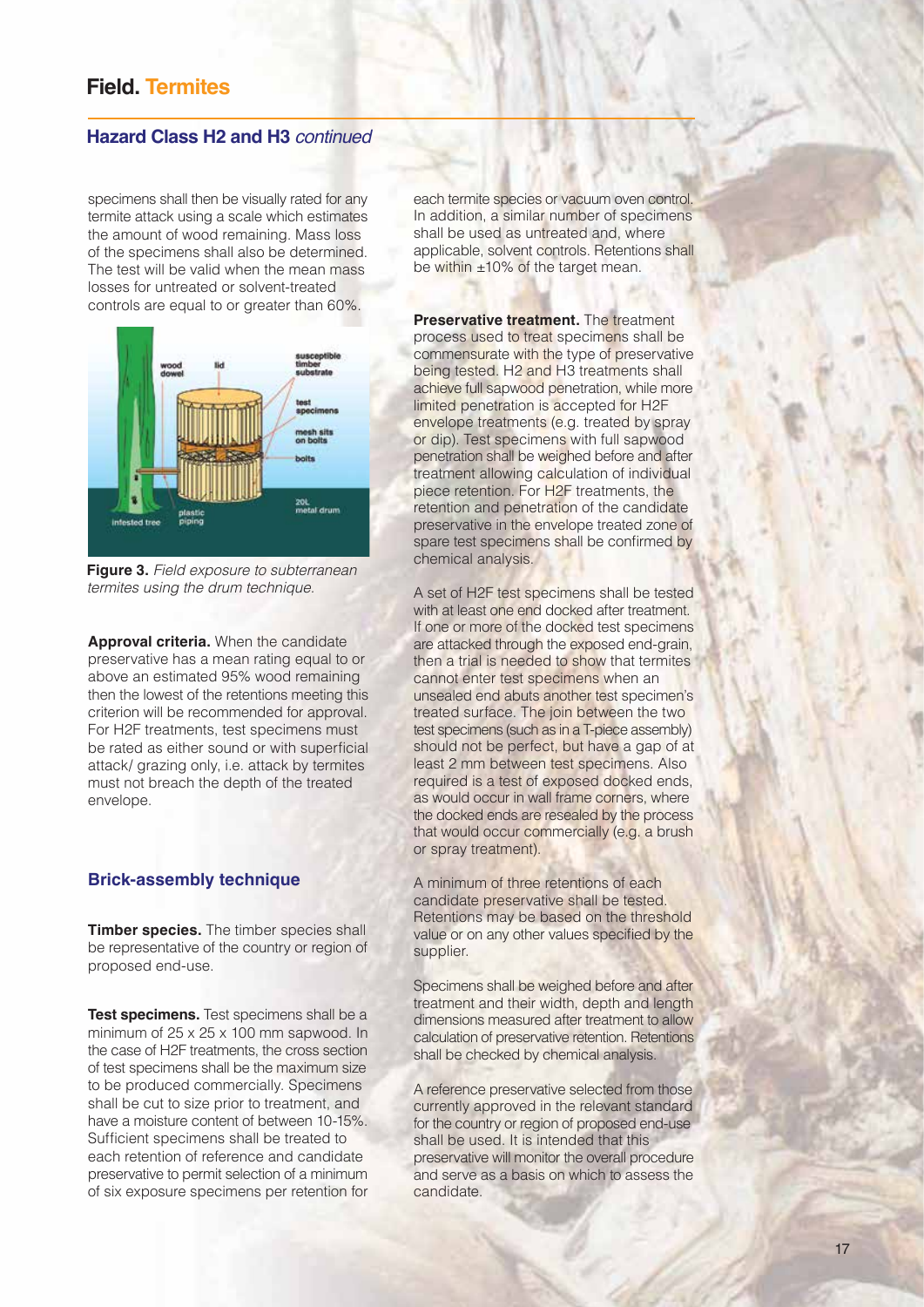### **Hazard Class H2 and H3** *continued*

Immediately after treatment, specimens (excluding untreated controls) shall be wrapped in an appropriate material, e.g. aluminium foil, polyethylene film, etc., or enclosed in a container with restricted ventilation, sufficient to allow, for example, chemical fixation to occur, while at the same time preventing the growth of moulds on treated blocks. After this period specimens shall be air-dried for a minimum of two weeks.

Retentions shall be segregated during these procedures.

#### **Pre-test conditioning of test specimens.**

Test specimens shall be dried in vacuum ovens at 40°C and -95 kPa for five days to remove any residual solvents and volatiles.

Envelope (H2F) treated test specimens shall be exposed to natural weathering outdoors for a minimum of four weeks. Test specimen orientation will not be altered during this time. The uppermost exposed face with most UV and weathering exposure shall remain identifiable during field testing to aid inspection. H2 and H3 treated test specimens do not require UV conditioning.

Test specimens being tested by this procedure for H3, shall be leached prior to vacuum oven drying. Test specimens shall be vacuumimpregnated with water for 30 minutes and allowed to remain for a further 30 minutes in a container with at least three times the volume of water as of specimens. Water shall be drained from the containers and replaced with an equal amount of clean water. The containers shall be placed in a shaking water bath maintained at 35°C for 5-7 days with the water changed daily during five of the days. Specimens shall then be placed on drying racks for two days to surface dry. Exposure. Test specimens shall be exposed to at least one species of subterranean termite. If only one species is to be used then the preferred species is to be *Coptotermes acinaciformis*. However, if the preservative is intended for use north of the Tropic of Capricorn then *Mastotermes darwiniensis* also shall be used.

The test shall occur within, for example, a 6 L plastic container. Test specimens shall be randomly arranged and alternated with highly susceptible feeder specimens (e.g.

*Eucalyptus regnans*: 25 x 25 x 100 mm). Test specimens and feeder specimens shall be separated by corrugated cardboard. All containers shall be placed on hollow masonry bricks (100 mm thick). The bricks shall be on timber-filled trenches, which are known to contain infestation of the target species of termite. Wooden pegs (200 mm long) aid termite access through the bricks and into the containers (Fig. 4). Each container shall be covered with insulating material and secured with soil. The test duration shall be a minimum of 16 weeks, although usually 6-12 months, or until such time as all susceptible timber materials have been largely consumed (60%+ mass loss) and termites have vacated the exposure containers.

**Performance criteria.** At the conclusion of the exposure period, test specimens shall be returned to the laboratory and cleaned. Test specimens shall then be visually rated for any termite attack using a scale which estimates the amount of wood remaining. Mass loss of the specimens shall also be determined.

**Approval criteria.** When the candidate preservative has a mean rating equal to or above an estimated 95% wood remaining then the lowest of the retentions meeting this criterion will be recommended for approval. For H2F treatments, test specimens must be rated as either sound or with superficial attack/ grazing only, i.e. attack by termites must not breach the depth of the treated envelope.



**Figure 4.** *Field exposure to subterranean termites using a brick-assembly technique.*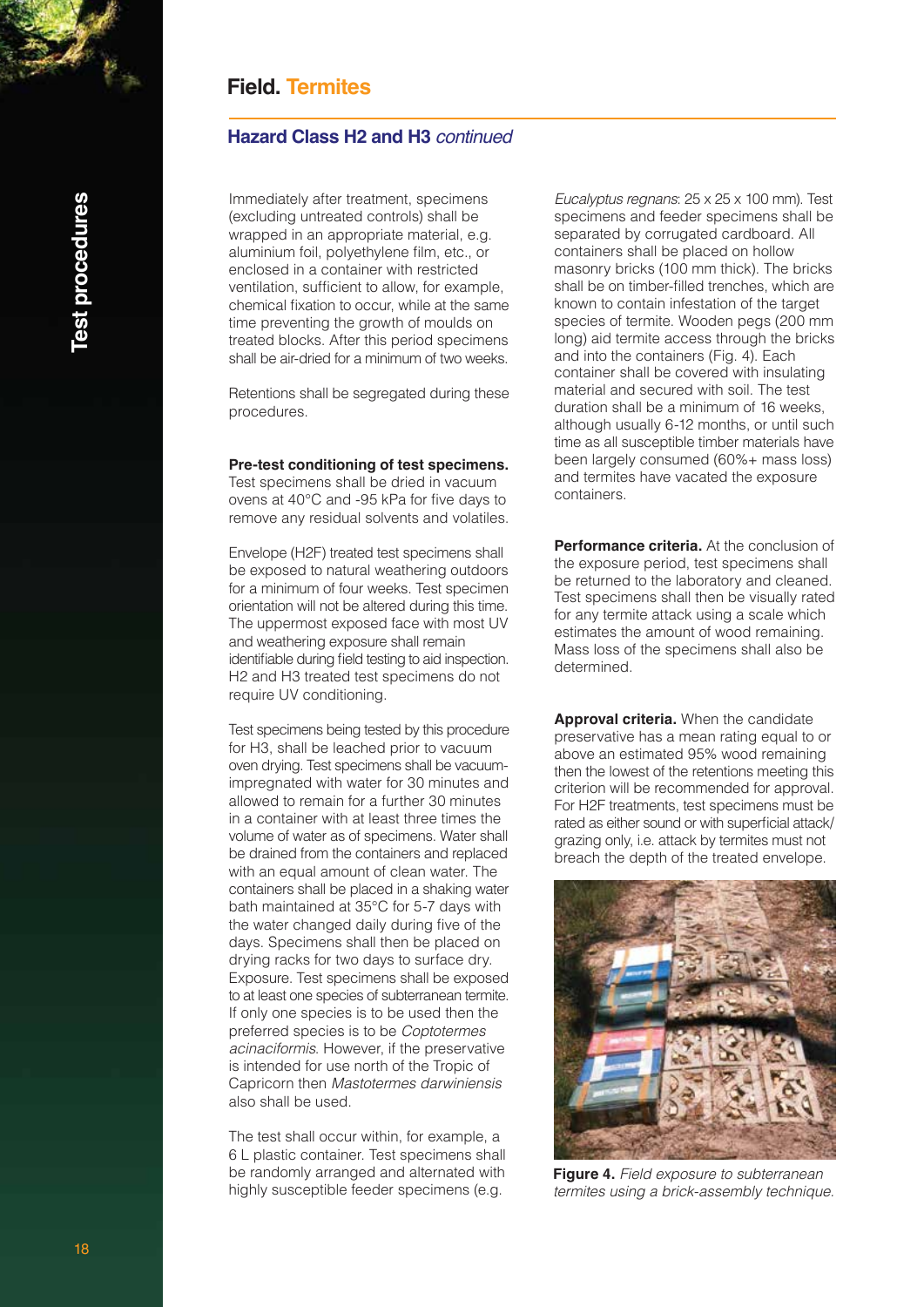#### **Hazard Class H3, H4 and H5**

**Timber species.** The timber species shall be representative of the country or region of proposed end-use: It may be necessary to utilise both softwood and hardwood substrates.

**Test specimens.** Test specimens shall be sapwood with a minimum dimension of 20 x 20 x 10 mm. The 10 mm dimension is in the longitudinal direction for soil-block bioassays. Specimens shall be cut to size prior to treatment, and have a moisture content of between 10-15%. Sufficient specimens shall be treated to each retention of reference and candidate preservative to permit selection of a minimum of six exposure specimens per retention for each fungus or sterile control. In addition, a similar number of specimens shall be used as untreated and, where applicable, solvent controls. Retentions shall be within ±10% of the target mean.

**Preservative treatment.** The treatment process used to treat specimens shall be commensurate with the type of preservative being tested, achieve full sapwood penetration, and permit accurate calculation of individual piece retention.

A minimum of three retentions of each preservative shall be tested. Specimens shall be weighed before and after treatment to allow calculation of preservative retention. Retentions shall be checked by chemical analysis.

A reference preservative selected from those currently approved in the relevant standard for the country or region of proposed end-use shall be used. It is intended that this preservative will monitor the overall procedure and serve as a broad guide on which to assess the candidate. Immediately after treatment, specimens (excluding untreated controls) shall be wrapped in an appropriate material, e.g. aluminium foil, polyethylene film, etc., or enclosed in a container with restricted ventilation, sufficient to allow, for example, chemical fixation to occur, while at the same time preventing the growth of moulds on treated blocks. After this period specimens shall be air-dried for a minimum of two weeks.

Retentions shall be segregated during these procedures.

**Pre-test conditioning of specimens for soil jar test.** Test specimens shall be placed in jars and vacuum impregnated with water. The volume of water in the jars shall be at least three times the volume of the specimens. The jars shall be placed in a shaking water bath maintained at 35°C for 5-7 days with the water changed during five of those days. Specimens shall be dried in a vacuum oven at 40°C and -95 kPa for 5 days. The weathered specimens shall be reconditioned to 12% m.c., weighed (or weighed at 0% m.c. following vacuum oven drying at 40°C), and sterilised, for example, by γ-irradiation.

**Pre-test conditioning of specimens for nutrient medium test.** Half of the test specimens shall be leached. Leaching involves the re-saturation of blocks with water, after which they shall be placed in nine times their volume of distilled water. Every two days for 14 days, the distilled water shall be changed. After leaching the blocks shall be air dried. After air- drying, all the leached and unleached blocks shall be conditioned in a 20°C and 65% RH controlled room to equilibrium moisture content (EMC).

**Test fungi.** Test specimens shall be exposed to both brown-rot and white-rot fungi. At least five (for Australia) or three (for New Zealand) different species of fungi selected from the following list shall be used. The selection shall include at least one brown-rot and one white-rot fungus.

| <b>BROWN-ROT FUNGI</b>   | <b>WHITE-ROT FUNGI</b>  |
|--------------------------|-------------------------|
| Coniophora olivacea      | Perenniporia tephropora |
| Coniophora puteana       | Pycnoporus coccineus    |
| Serpula lacrymans        | Lopharia crassa         |
| Fomitopsis lilacinogilva | Trametes versicolor     |
| Gloeophyllum abietinum   |                         |
| Antrodia xantha          |                         |
| Fibroporia vaillantii    |                         |
| Neolentinus lepideus     |                         |
| Paxillus panuoides       |                         |
| Oligoporus placenta      |                         |
| Polyporus verecundus     |                         |

Strains of the above species may be specified to suit local exposure conditions.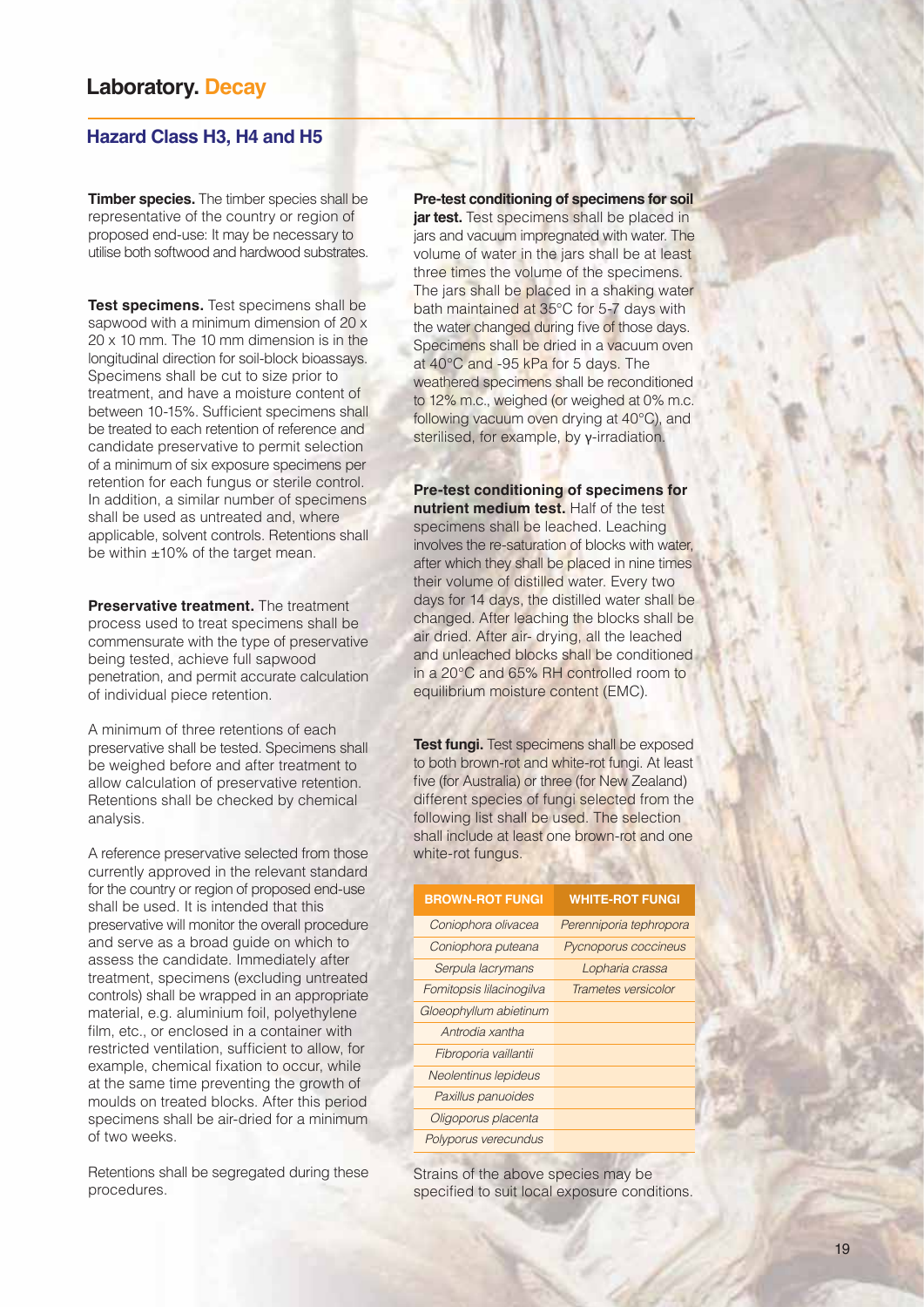### **Hazard Class H3, H4 and H5** *continued*

**Test method for soil jar.** Decay tests shall occur in soil jars. Each jar shall contain 150 g of soil moistened to at least 100% water holding capacity. Two susceptible sapwood veneer feeder strips previously soaked overnight in 1% malt extract solution shall be placed on the soil in each jar. The jars shall be autoclaved for 1.5 hours. The feeder strips shall then be inoculated with the chosen fungi. One set of jars shall be left uninoculated as a sterile control, to determine if there is any mass loss or gain not attributable to fungal attack.

After the fungi have grown sufficiently on the feeder strips (~10 days) the test specimens shall be placed into the appropriate jars. Each jar shall contain two replicate specimens or one specimen if the preservative is volatile (e.g. creosote). Specimens shall also be placed into sterile control jars. All jars shall be incubated at 25°C and 75% RH for 12 weeks (with the exception of S. lacrymans, which requires incubation at 20°C).

Specimens shall then be removed from jars, reconditioned to 12% m.c., weighed (or weighed at 0% m.c. following vacuum oven drying at 40°C) and adjusted to accommodate changes recorded in sterile controls to obtain individual mass losses. The test will be valid, for those brown-rotting fungi that produce a mean mass loss of more than 40% in the softwood untreated controls, and for those white-rotting fungi that produce a mean mass loss of more than 15% in the hardwood untreated controls. Decay is controlled when mean mass loss is 3% or less.



**Test method for nutrient media.** Decay tests shall occur in containers with prepared fungal growth. The prepared containers shall contain autoclaved malt-agar nutrient medium, poured into sterilised culture vessels. Upon cooling, the media shall be cultured with the test fungus and incubated at 22-25°C and 70-75% RH.

Treated and conditioned blocks shall be packaged and sterilised by exposure to ethylene oxide gas. The blocks shall then be placed in prepared containers with active fungal growth. The containers shall be incubated for 6-16 weeks (depending on test method: Sutter test 6 weeks; EN 113 test 16 weeks) at 22-25°C and 70 - 75% RH. Following incubation, the blocks shall be brushed to remove fungal growth, weighed, dried and reweighed. The percentage mass loss of each block shall be calculated and the mean determined for each fungus/ treatment combination.



**Performance criteria.** The toxic threshold value for each fungus and preservative under test is the lowest retention which prevented a mean mass loss of more than 3%.

**Data generated in these laboratory tests provide information on performance against fungi of known importance. However, the data cannot be used solely to establish commercial retention levels, but may be used to support field data. In addition the laboratory data may be used as a basis for establishing retentions for field testing.**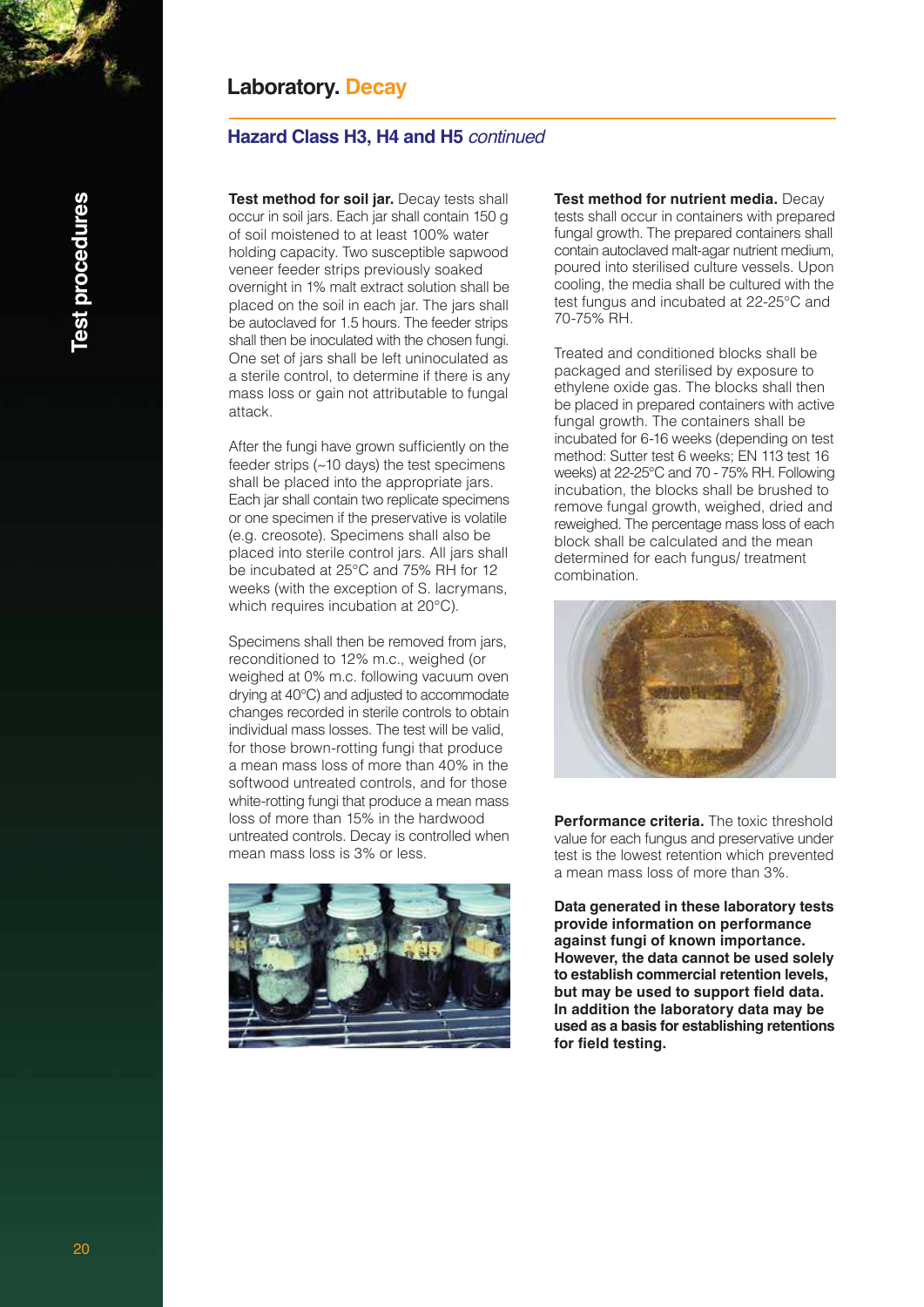### **Hazard Class H3**

**A minimum of one of the five test procedures described in this Section shall be required for H3.1 (New Zealand) and specimens shall be exposed in Australia or New Zealand. Additionally, for H3.2 (New Zealand) and H3 (Australia) results from a second H3 field test are required from a different test site (including overseas sites) or if from the same Australia/ New Zealand test site then using a different H3 method. At least one of the H3 tests should be conducted with test specimens no more than 300 mm off the ground. These tests primarily target decay; nevertheless, termite damage is acceptable (and shall be rated separately from decay) but is not sufficient on its own as a termite test. If termite data are required (for use in Australia) these should be obtained from separate H3 termite field test Protocols. Some variations on the test specimen sizes are permitted, although note that smaller test specimens may give slower decay rates. In any event, a minimum test specimen wood volume of 62.5 cm3 is required (i.e. allows specimens down to 25 x 25 x 100 mm, which is the same size as test specimens used in the termite drum test).**

#### **Decking test**

**Timber species.** The timber species shall be representative of the country or region of proposed end-use.



**Test specimens.** If softwood, test specimens shall be nominally 40 x 90 x 1000 mm clear sapwood. The minimum test specimen size shall be 20 x 70 x 200 mm. If hardwood, with a thin sapwood band, the width and depth of the specimen shall be the maximum achievable from sawn timber to contain maximum sapwood only specimens. Alternatively, test specimens may contain both sapwood and heartwood, but then, evaluation

of the sapwood of spare unexposed samples will be necessary to confirm penetration and retentions determined by weight uptake. Specimens shall be cut to size prior to treatment and have a moisture content between 10-15%. For softwoods, both ends shall be sealed with an impervious coating. A hole to take a 50 mm nail shank or a screw fitting shall be drilled 25 mm from each end of specimens. All specimens shall be finished to smooth condition. Sufficient specimens shall be treated to each preservative retention of reference and candidate preservative to permit selection of ten exposure specimens per retention. In addition, a similar number of specimens shall be used as untreated and, where applicable, solvent controls. Retentions shall be within  $\pm$  10% of the target mean.

**Preservative treatment.** The treatment process used to treat specimens shall be commensurate with the type of preservative being tested, achieve full sapwood penetration, and permit accurate calculation of individual piece retention.

A minimum of three retentions of each candidate preservative (CP) shall be tested. Retentions may be based on the threshold value or on values specified by the supplier.

Specimens shall be weighed before and after treatment and their width, depth and length dimensions measured after treatment to allow calculation of preservative retention. Retentions shall be checked by chemical analysis.

A reference preservative (Ref.) selected from those currently approved in the relevant standard for the country or region of proposed end-use shall be used. Reference test specimens shall be treated to 1.0x, 0.5x, 0.25x of approved retention for the preservative selected and shall be referred to, respectively, as Ref. 1, Ref. 2, Ref. 3 levels (see Field Preservative Assessment-Approval Criteria on page 32).

Immediately after treatment, specimens (excluding untreated controls) shall be wrapped in an appropriate material, e.g. aluminium foil, polyethylene film, etc., or enclosed in a container with restricted ventilation, sufficient to allow, for example,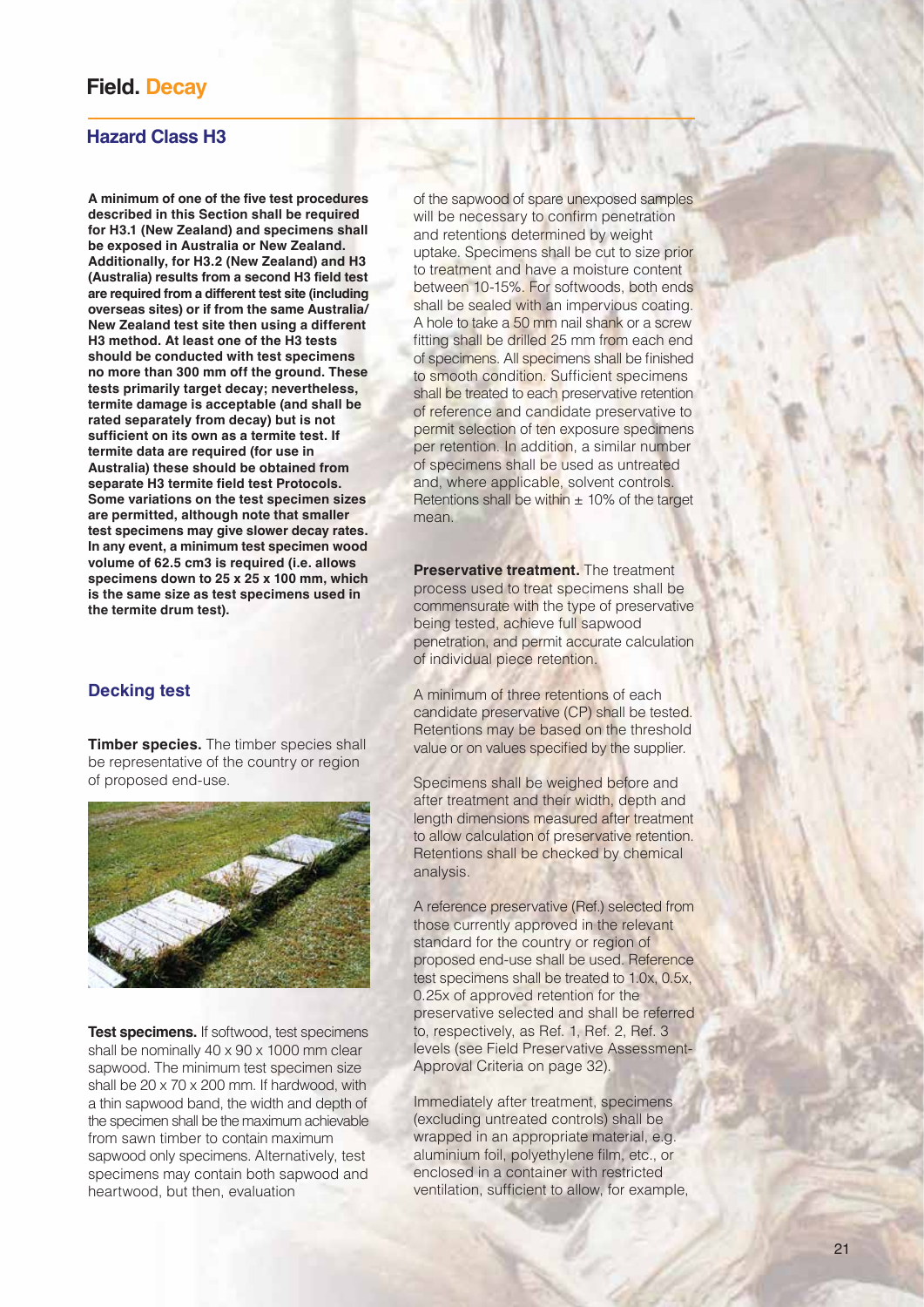### **Hazard Class H3** *continued*

chemical fixation to occur, while at the same time preventing the growth of moulds on treated specimens. After this period specimens shall be air-dried for a minimum of two weeks.

Retentions shall be segregated during these procedures.

**Exposure frames.** Exposure frames shall be two pieces (bearers) of 100 x 100 mm or 100 x 75 mm timber either preservative treated to H4 retention or highly durable species. Spacing pieces 100 x 25 mm or 75 x 25 mm shall be fixed to each bearer. One spacing piece shall be treated timber (approved H3), the other, untreated non-durable timber. Note these may have to be replaced from time-to-time as and when they fail.

**Fixing samples.** Decking samples shall be nailed to the spacing pieces through the pre-drilled holes. There shall be a 5 mm gap between each fixed decking specimen. Ten untreated, or in the case of non-water based preservatives, solvent only treated, specimens shall be included in each test.

**Performance criteria.** Each specimen shall be inspected at least annually, typically at the interface between the piece and the spacing pieces, and rated for decay and termite attack (if appropriate) using any internationally recognised system.

**Approval criteria.** See Field Preservative Assessment-Approval Criteria on page 32.

### **L-joint test**

*This test shall be used to assess formulations which will be used to treat commodities in their final shape and form*.

**Timber species.** The timber species shall be representative of the country or region of proposed end-use.

**Test specimens.** The following specimen preparation procedures are to be carried out before preservative treatment.

Test specimens shall be L-shaped with a mortise and tenon joint (Fig. 5). Test specimens shall have at least 25 mm sapwood at the thickest point and all joints shall be machined as a single piece and finished to a smooth condition. Specimens shall be cut to size prior to treatment, and have a moisture content between 10-15%. Sufficient specimens shall be treated to each retention of reference and candidate preservative to permit selection of ten exposure specimens per retention. In addition, a similar number of specimens shall be used as untreated and, where applicable, solvent controls. Retentions shall be within ±10% of the target mean.



**Figure 5.** The L-joint specification.

**Preservative treatment.** The treatment process used to treat specimens shall be commensurate with the type of preservative being tested, achieve full sapwood penetration, and permit accurate calculation of individual piece retention.

A minimum of three retentions of each candidate preservative (CP) shall be tested. Retentions may be based on the threshold value or on values specified by the supplier.

Specimens shall be weighed before and after treatment and their width, depth and length measured after treatment to allow calculation of preservative retention. Retentions shall be checked by chemical analysis.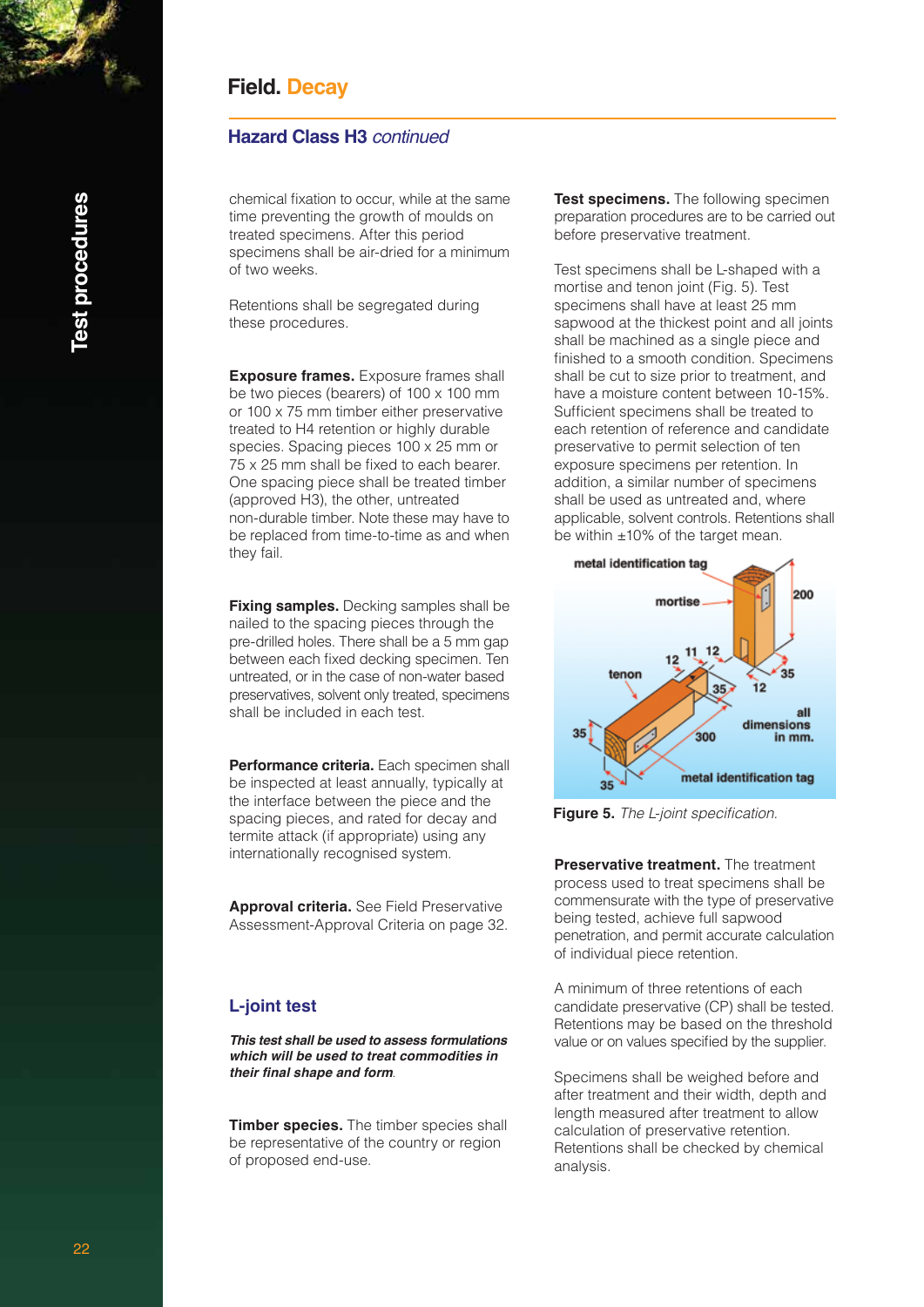#### **Hazard Class H3** *continued*



A reference preservative (Ref.) selected from those currently approved in the relevant standard for the country or region of proposed end-use shall be used. Reference test specimens shall be treated to 1.0x, 0.5x, 0.25x of approved retention for the preservative selected and shall be referred to, respectively, as Ref. 1, Ref. 2, Ref. 3 levels (see Field Preservative Assessment- Approval Criteria on page 32).

Immediately after treatment, specimens (excluding untreated controls) shall be wrapped in an appropriate making, e.g. aluminium foil, polyethylene film, etc., or enclosed in a container with restricted ventilation, sufficient to allow, for example, chemical fixation to occur, while at the same time preventing the growth of moulds on treated specimens. After this period specimens shall be air-dried for a minimum of two weeks.

Retentions shall be segregated during these procedures.

**Exposure.** Assembled L-joint specimens shall be painted with an acrylic primer and two (white) acrylic top coats over the outside of each assembled test piece, leaving the internal joint as bare wood. Once dry, the paint finish coating over the joint shall be broken by pulling the joint apart and reassembling prior to exposure. Fresh cut exposed ends (away from the joint zone) are to be sealed with an impervious bitumastic type sealant. The joints shall be exposed on weathering racks facing north at least 900 mm above ground level, 500 mm above vegetation and sloping at 10° to the horizontal.

**Performance criteria.** Each specimen shall be inspected at least annually, at the

unpainted internal surfaces of the tenon member, and rated for decay using any internationally recognised system.

**Approval criteria.** See Field Preservative Assessment - Approval Criteria on page 32.

### **Flat panel test**

**Timber species.** The timber species shall be representative of the country or region of proposed end-use.

**Test specimens.** If softwood, test specimens shall be 75 x 25 x 200 mm clear sapwood. If hardwood, with a thin sapwood band, the width and depth of the specimen shall be the maximum achievable from sawn timber to contain maximum sapwood only specimens. Alternatively, panels may contain both sapwood and heartwood, but then, chemical analysis of the sapwood of spare unexposed samples will be necessary to confirm retentions that were based on weight uptake. Specimens shall be cut to size prior to treatment, and have a moisture content between 10-15%. All specimens shall be finished to smooth condition. Sufficient specimens shall be treated to each retention of reference and candidate preservative to permit selection of ten exposure specimens per retention. In addition, a similar number of specimens shall be used as untreated and, where applicable, solvent controls. Retentions shall be within ±10% of the target mean.

**Preservative treatment.** The treatment process used to treat specimens shall be commensurate with the type of preservative being tested, achieve full sapwood penetration, and permit accurate calculation of individual piece retention.

A minimum of three retentions of each candidate preservative (CP) shall be tested.

Retentions may be based on the threshold value or on other values specified by the supplier.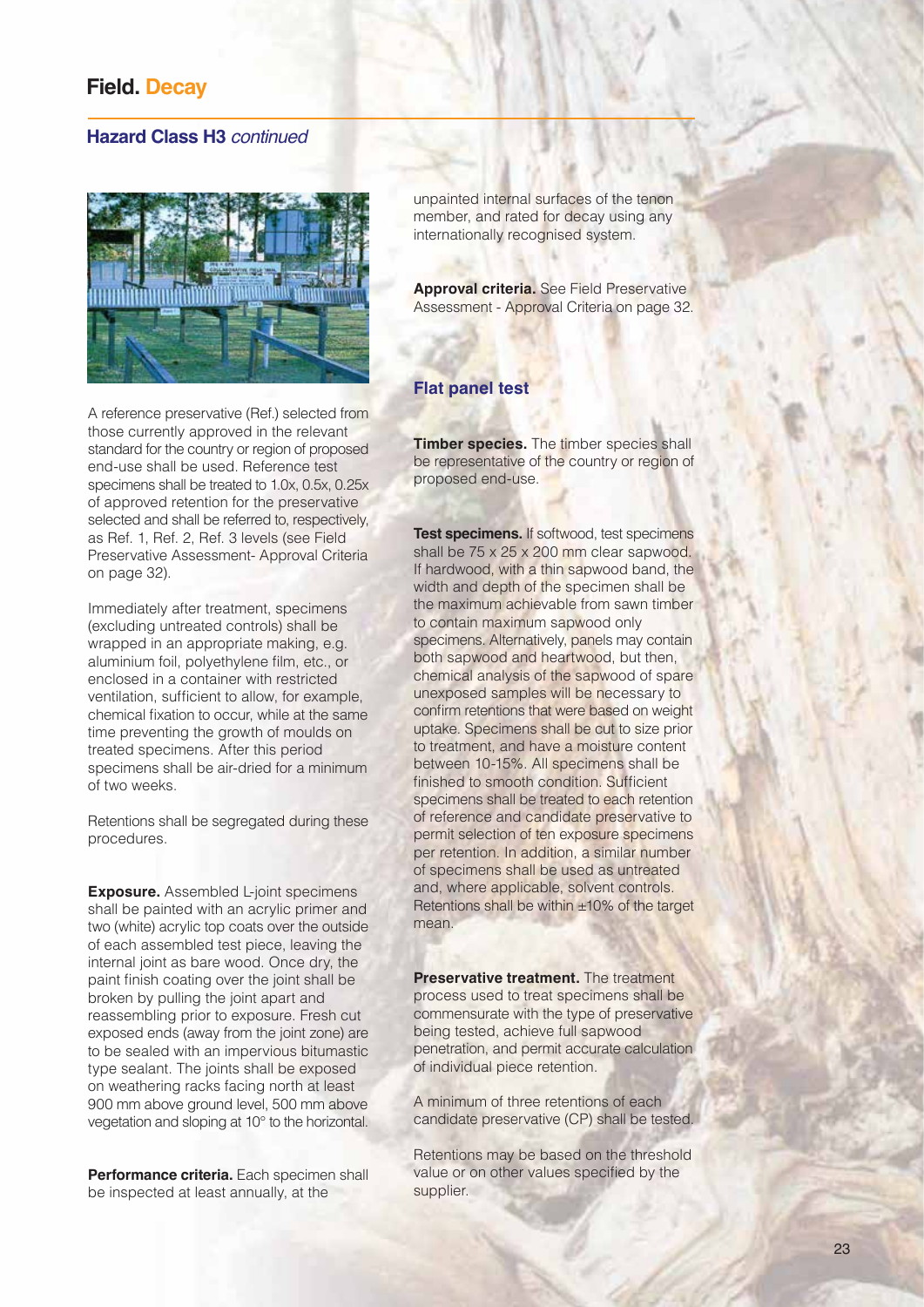### **Hazard Class H3** *continued*

Specimens shall be weighed before and after treatment and their width, depth and length dimensions measured after treatment to allow calculation of preservative retention. Retentions shall be checked by chemical analysis.



A reference preservative (Ref.) selected from those currently approved in the relevant standard for the country or region of proposed end-use shall be used. Reference test specimens shall be treated to 1.0x, 0.5x, 0.25x of approved retention for the preservative selected and shall be referred to, respectively, as Ref. 1, Ref. 2, Ref. 3 levels (see Field Preservative Assessment - Approval Criteria on page 32).

Immediately after treatment, specimens (excluding untreated controls) shall be wrapped in an appropriate material, e.g. aluminium foil, polyethylene film, etc., or enclosed in a container with restricted ventilation, sufficient to allow, for example, chemical fixation to occur, while at the same time preventing the growth of moulds on treated specimens. After this period specimens shall be air-dried for a minimum of two weeks.

Retentions shall be segregated during these procedures.

**Exposure.** Exposure frames shall be supported at each end, at least 500 mm above ground and be of durable timber substrate or other biologically resistant framing. Specimens shall be placed on racks at an angle of 45°, facing north, and the bottom edge of the specimen on and against non-durable (sapwood or class 4 heartwood) timber supports. The supports provide a moisture trap and, when they commence decaying, a source of inoculum. **Performance criteria.** Each specimen shall be inspected at least annually, typically at the interface between the specimen and the spacing pieces, and rated for decay using any internationally recognised system.

**Approval criteria.** See Field Preservative Assessment - Approval Criteria on page 32.

#### **Ground proximity test**

**Timber species.** The timber species shall be representative of the country or region of proposed end-use.

**Test specimens.** If softwood, test specimens should be 50 x 20 x 100 mm clear sapwood. If hardwood, with a thin sapwood band, the width and depth of the specimen shall be the maximum achievable from sawn timber to contain maximum sapwood only specimens. Alternatively, specimens may contain both sapwood and heartwood, but then, chemical analysis of the sapwood of spare unexposed samples will be necessary to confirm retentions that were based on weight uptake. Specimens shall be cut to size prior to treatment, and have a moisture content between 10-15%. All specimens shall be finished to smooth condition. Sufficient specimens shall be treated to each retention of reference and candidate preservative to permit selection of ten exposure specimens per retention. In addition, a similar number of specimens shall be used as untreated and, where applicable, solvent controls.

Retentions shall be within ±10% of the target mean.

**Preservative treatment.** See details in other H3 Field Test Procedures.

**Exposure.** An exposure pad at least 1000 x 1000 mm and 100 mm thick shall be made from concrete blocks or pavers that are placed directly on the soil. Test specimens are placed in random order on the pad. The whole assembly is covered with porous agricultural shade cloth, usually fixed to a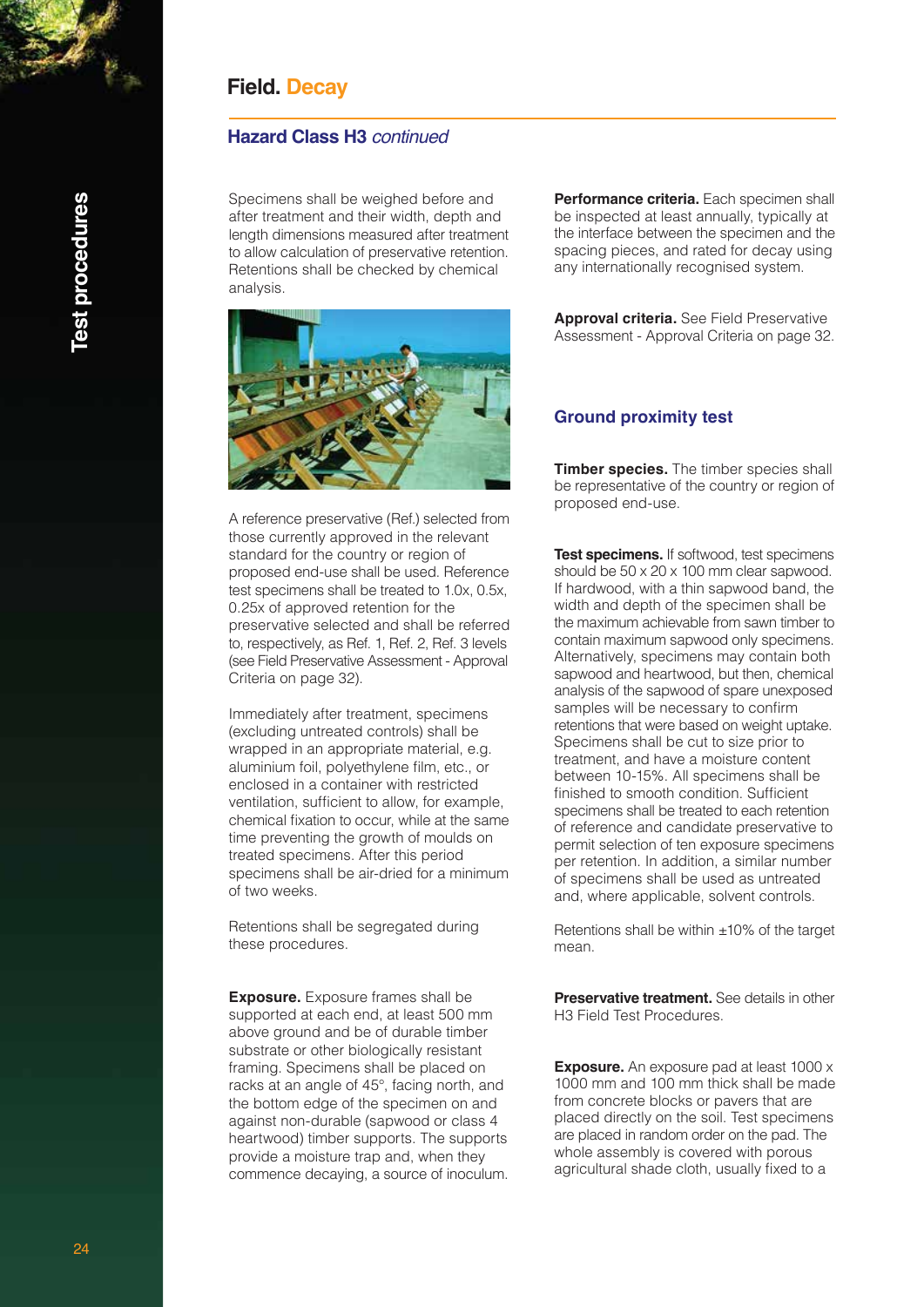#### **Hazard Class H3** *continued*

treated timber frame that encompasses the pad and test specimens. Grass is permitted to grow between the concrete blocks, although it should be trimmed after each inspection.

**Performance criteria.** Each specimen shall be inspected at least annually and rated for decay and termite attack (if appropriate) using any internationally recognised system.

**Approval criteria.** See Field Preservative Assessment-Approval Criteria on page 32.

#### **Embedded test**

**Timber species.** The timber species shall be representative of the country or region of proposed end-use.

**Test specimens.** If softwood, test specimens shall be 75 x 25 x 200 mm clear sapwood. If hardwood, with a thin sapwood band, the width and depth of the specimen shall be the maximum achievable from sawn timber to contain maximum sapwood only specimens. Alternatively, panels may contain both sapwood and heartwood, but then, chemical analysis of the sapwood of spare unexposed samples will be necessary to confirm retentions that were based on weight uptake. Specimens shall be cut to size prior to treatment, and have a moisture content between 10-15%. All specimens shall be finished to smooth condition. Sufficient specimens shall be treated to each retention of reference and candidate preservative to permit selection of ten exposure specimens per retention. In addition, a similar number of specimens shall be used as untreated and, where applicable, solvent controls.

Retentions shall be within ±10% of the target mean.

**Preservative treatment.** See details in other H3 Field Test Procedures.

**Exposure.** Test specimens are embedded within a U-shaped holder made from untreated non-durable Pinus sp. (to encourage brown rot) and hardwood (to encourage white rot), and to increase water trapping surfaces. The feeder boards are typically made from 90 x 35 mm timber lengths (stud size), with a deep rebate (60 x 19 mm) cut along one edge so that when bolted together they formed a deep U-shaped groove within which the test specimens are inserted (Figure 6). The groove should be enough to allow for several mm of test specimen expansion (swelling) during exposure. Non-corrodible metal bolts (e.g. 75 mm long and 6-8 mm in diameter) are placed through holes drilled into the holder and separators (not test specimens) that clamp the holder in place, usually one bolt every 500-600 mm of holder length. The bolt head may be countersunk into the hardwood. These bolts can be loosened during inspections. Two untreated separators 35 x 35 x 45 mm long (defects allowed) of *Pinus sp.* are inserted into the groove, one upon the other with grain horizontal, between each test specimen so that the bottom 60 mm of test specimen is fully enclosed by untreated wood. The holders should be placed upon a treated timber bearer for support. The test assembly may be placed near-to-ground or raised, and tilted or vertically orientated.



**Figure 6.** *The embedded test in tilted orientation.*

**Performance criteria.** Each specimen shall be inspected at least annually and rated for decay and termite attack (if appropriate), with most damage expected in the lower embedded end, using any internationally recognised system.

**Approval criteria.** See Field Preservative Assessment-Approval Criteria on page 32.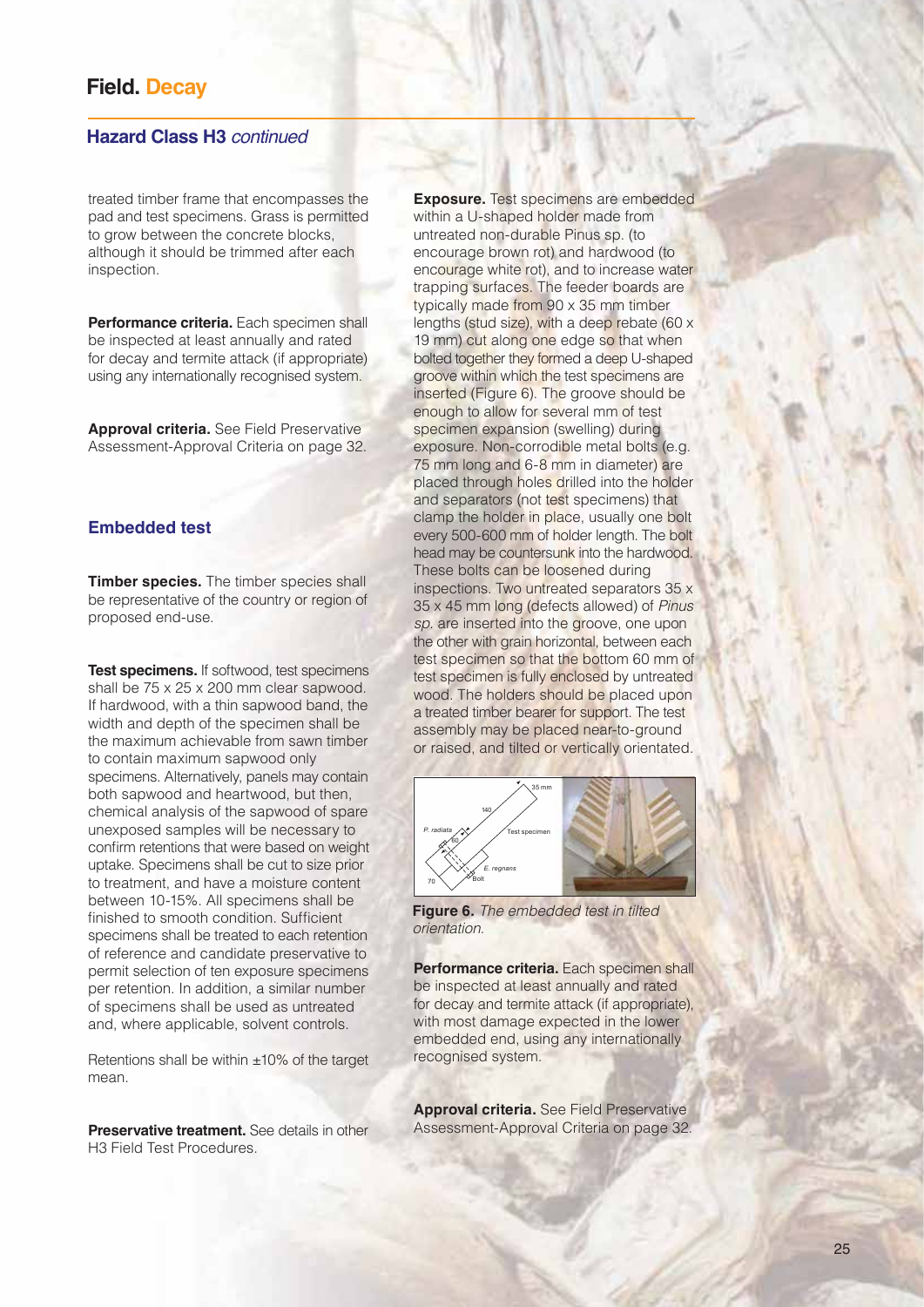### **Accelerated Field Simulator (soil bed). Decay**

### **Hazard Class H4 and H5**

**The Accelerated Field Simulator (AFS) provides an accelerated in-ground test method against decay fungi. AFS testing provides a severe decay hazard, often dominated by soft rot that can be difficult to duplicate in soil jar bioassays. AFS results are not a substitute for field trials, so that evidence of a concurrent field test must be provided to support determination of biocidal efficacy. As the AFS is a decay trial, evidence of termite resistance shall also be provided through H3 or H4 field tests.**

**Timber species.** The timber species shall be representative of the country or region of proposed end-use, and if hardwoods are expected to be commercially treated, they must be included in this test.

**Test specimens.** Test specimens shall be a minimum of 20 x 20 x 100 mm clear sapwood. Specimens shall be cut to size prior to treatment and have a moisture content between 10-15%. Sufficient specimens shall be treated to each retention of reference and candidate preservative to permit selection of ten exposure specimens per retention. In addition, a similar number of specimens shall be used as untreated and, where applicable, solvent controls. Retentions shall be within  $\pm$  10% of the target mean.

**Preservative treatment.** The treatment process used to treat specimens shall be commensurate with the type of preservative being tested, achieve full sapwood penetration, and permit accurate calculation of individual piece retention.

A minimum of three retentions of each candidate preservative (CP) shall be tested. Retentions may be based on the threshold value or on other values specified by the supplier.

Specimens shall be weighed before and after treatment and their width, depth and length dimensions measured after treatment to allow calculation of preservative retention. Retentions shall be checked by chemical analysis.

A reference preservative (Ref.) selected from those currently approved in the relevant

standard for the country or region of proposed end-use shall be used. Reference test specimens shall be treated to 1.0x, 0.5x, 0.25x of approved retention for the preservative selected and shall be referred to, respectively, as Ref. 1, Ref. 2, Ref. 3 levels (see Field Preservative Assessment- Approval Criteria on page 32).

Immediately after treatment, specimens (excluding untreated controls) shall be wrapped in an appropriate material, e.g. aluminium foil, polyethylene film, etc., or enclosed in a container with restricted ventilation, sufficient to allow, for example, chemical fixation to occur, while at the same time preventing the growth of moulds on treated specimens. After this period specimens shall be air-dried for a minimum of two weeks.

Retentions shall be segregated during these procedures.

**Pre-test conditioning of test specimens.**

Test specimens may be artificially weathered prior to exposure. In this case, test specimens shall be placed in containers and vacuum impregnated with water. The volume of water in the containers shall be three times the volume of the specimens. The containers shall be placed in a shaking water bath maintained at 35°C for 5-7 days with the water changed daily for five of the days. Specimens shall be dried in a vacuum oven at 40°C and -95 kPa for five days.

**Exposure.** Soil beds shall be at least 500 mm deep, and comprise lower layers of coarse pumice or gravel, and upper layers of soil that will pass a 4 mm sieve. Relative humidity shall be a minimum of 80%, and temperature 25-30°C. For each new test, the top 150 mm of soil at least shall be replaced with fresh soil. The soil beds shall be maintained throughout the test period at the field water holding capacity of the test soil being used.

Test specimens shall be randomly arranged in rows spaced at least 50 mm apart. The specimens shall be a minimum of 50 mm apart within rows. The specimens shall be buried half to three-quarters of their length in soil. All specimens shall be returned to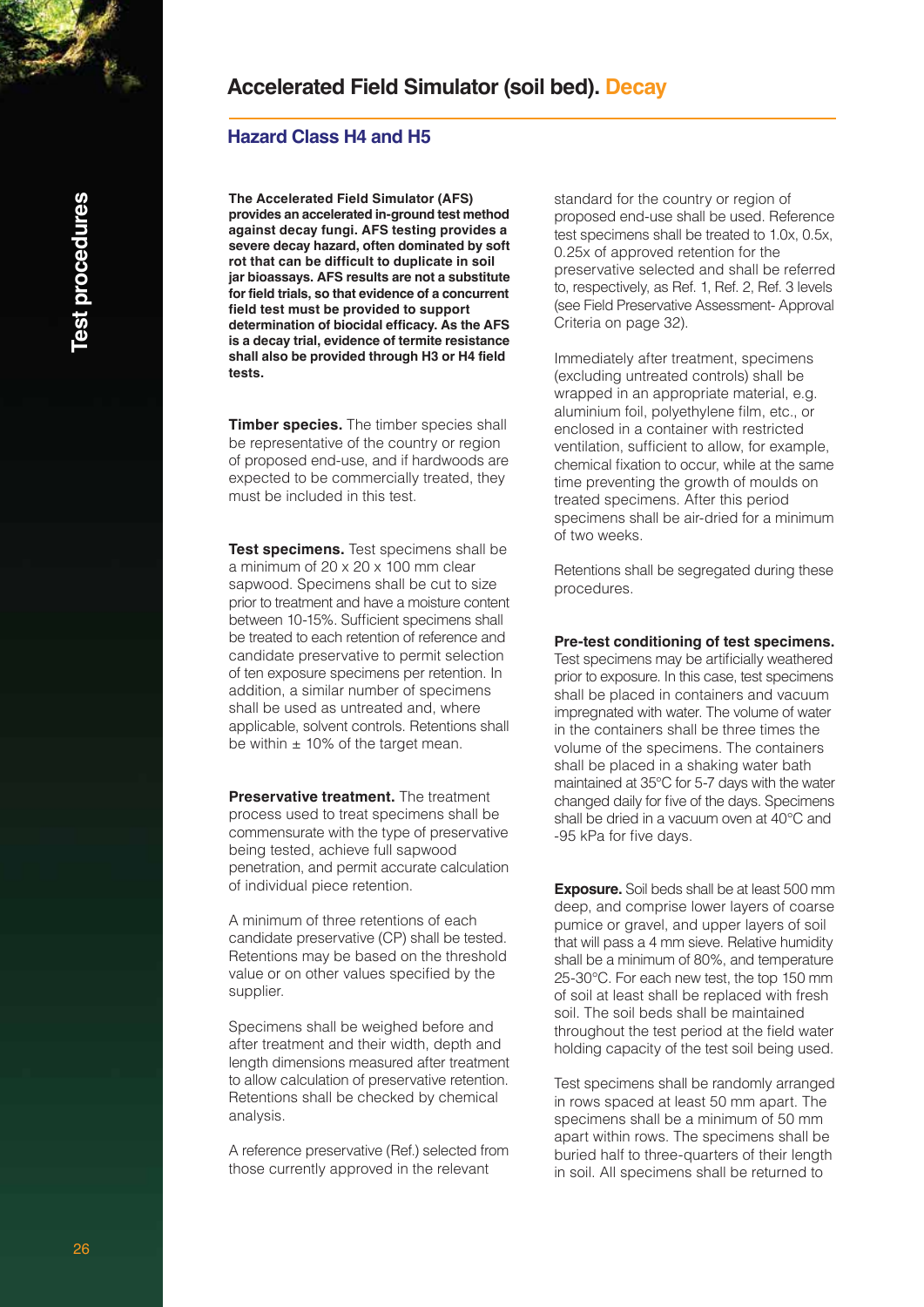### **Accelerated Field Simulator (soil bed). Decay**

### **Hazard Class H4 and H5** *continued*

the same position, orientation, and depth after inspection.

**Performance criteria.** Each specimen should be inspected every six months, and rated for decay using any internationally recognised system.

**Approval criteria.** Calculate the retention to be recommended for approval from the Field Preservative Assessment-Approval Criteria on page 32, and then add a 50% safety margin to the calculated retention. Justification for removal of this safety factor can be obtained through field testing. The approved retention based upon AFS results shall also be reviewed when field test results become available.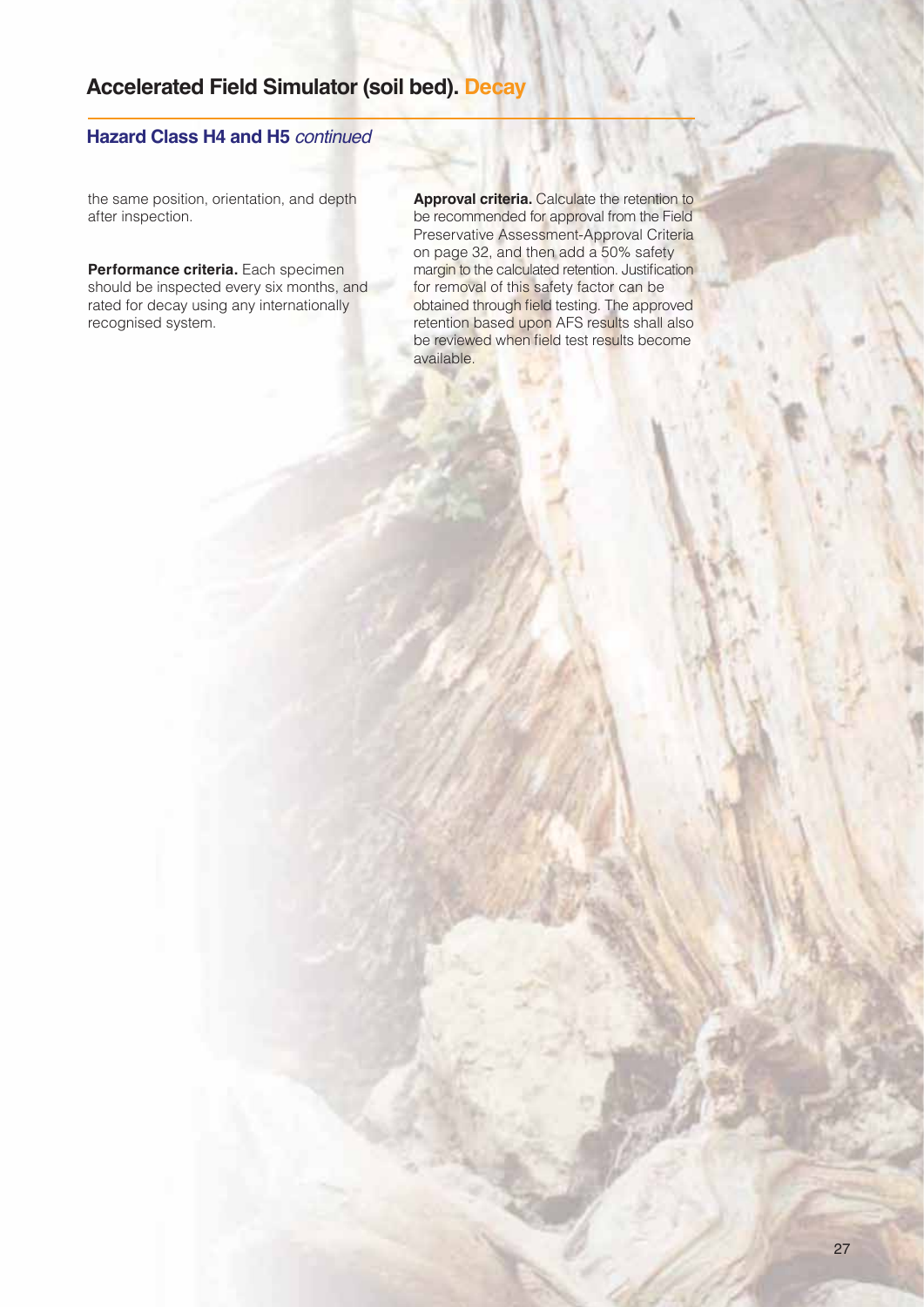### **Field. Decay and Termites**

#### **Hazard Class H4 and H5**

**This procedure assesses both decay and termite resistance and thus the field site(s) should provide both types of hazards. A minimum of two field tests are required, with at least one from Australia or New Zealand sites. Untreated controls or other test specimens shall show evidence of both decay and termite attack during the life of the test. For end use in New Zealand the termite requirement is not necessary.**

**Timber species.** The timber species shall be representative of the country or region of proposed end-use, and if hardwoods are expected to be commercially treated, they must be included in this test.

**Test specimens.** Test specimens shall be a minimum of 20 x 20 x 350 mm sapwood. Preservative treatment. The treatment process used to treat specimens shall be commensurate with the type of preservative being tested, achieve full sapwood penetration, and permit accurate calculation of individual piece retention.

A minimum of three retentions of each candidate preservative (CP) shall be tested. Retentions may be based on the threshold value or on other values specified by the supplier.

Specimens shall be weighed before and after treatment and their width, depth and length dimensions measured after treatment to allow calculation of preservative retention. Retentions shall be checked by chemical analysis.

A reference preservative (Ref.) selected from those currently approved in the relevant standard for the country or region of proposed end-use shall be used. Reference test specimens shall be treated to 1.0x, 0.5x, 0.25x of approved retention for the preservative selected and shall be referred to, respectively, as Ref. 1, Ref. 2, Ref. 3

levels (see Field Preservative Assessment-Approval Criteria on page 32).

Immediately after treatment, specimens (excluding untreated controls) shall be wrapped in an appropriate material, e.g. aluminium foil, polyethylene film, etc., or enclosed in a container with restricted ventilation, sufficient to allow, for example, chemical fixation to occur, while at the same time preventing the growth of moulds on treated specimens. After this period specimens shall be air-dried for a minimum of two weeks.

Retentions shall be segregated during these procedures.

**Exposure.** The specimens shall be placed half to two-thirds their length in formed holes, with at least 250 mm buried.

**Alternative method.** In bush fire prone areas, test specimens may be fully buried horizontally in soil as described by Lenz, M., Creffield, J.W. and Barrett, R.A. (1992). An improved field method for assessing the resistance of woody and non-woody materials to attack by subterranean termites. *Material und Organismen* 27(2): 89-115.

**Performance criteria.** Each specimen shall be inspected at least annually for the first five years, and rated for decay and termite attack using any internationally recognised appropriate system.

**Approval criteria.** See Field Preservative Assessment-Approval Criteria on page 32.

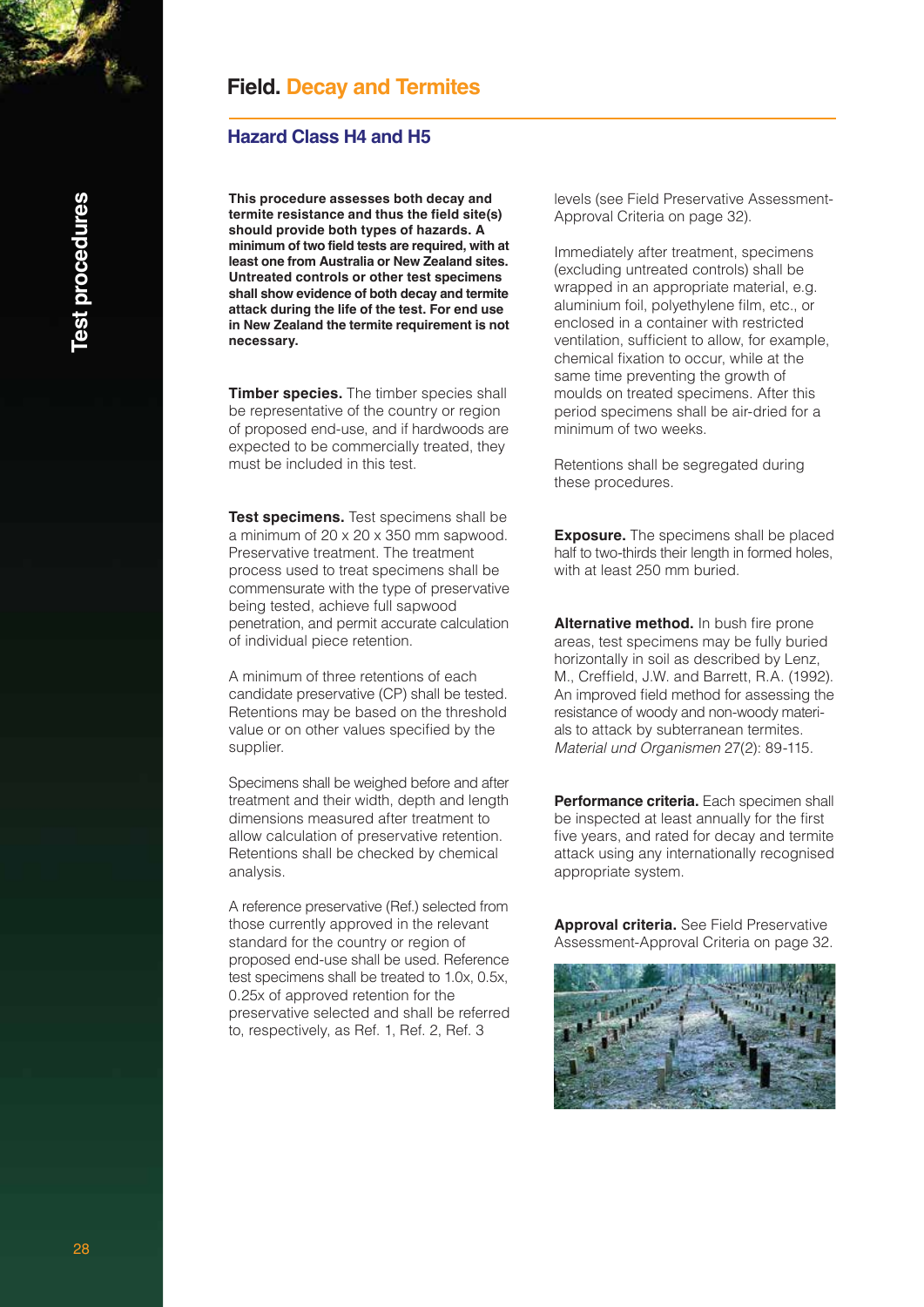### **Laboratory. Marine Borers**

### **Hazard Class H6**

**Timber species.** The timber species shall be representative of the country or region of proposed end-use.

**Test specimens.** Test specimens shall be sapwood with a minimum dimension of 5 (radial) x 10 (tangential) x 25 (longitudinal) mm. Specimens shall be cut to size prior to treatment, and have a moisture content of between 10-15%. Sufficient specimens shall be treated to each retention of reference and candidate preservative to permit selection of a minimum of six exposure specimens per retention for each borer species. In addition, a similar number of specimens shall be used as untreated and, where applicable, solvent controls. Retentions shall be within ±10% of the target mean.

**Preservative treatment.** The treatment process used to treat specimens shall be commensurate with the type of preservative being tested, achieve full sapwood penetration, and permit accurate calculation of individual piece retention.

A minimum of three retentions of each preservative shall be tested. Specimens shall be weighed before and after treatment to allow calculation of preservative retention. Retentions shall be checked by chemical analysis.

A reference preservative selected from those currently approved in the relevant standard for the country or region of proposed end-use shall be used. It is intended that this preservative will monitor the overall procedure and serve as a broad guide on which to assess the candidate.

Immediately after treatment, specimens (excluding untreated controls) shall be wrapped in an appropriate material, e.g. aluminium foil, polyethylene film, etc., or enclosed in a container with restricted ventilation, sufficient to allow, for example, chemical fixation to occur, while at the same time preventing the growth of moulds on treated specimens. After this period specimens shall be air-dried for a minimum of two weeks.

Retentions shall be segregated during these procedures.

**Pre-test conditioning of specimens.** Test specimens shall be placed in jars and filled with water. The volume of water in the jars shall be three times the volume of the specimens. The jars shall be placed in a shaking water bath maintained at 35°C for 14 days. The water shall be changed ten times over the 14 day period. Specimens shall be dried in a vacuum oven at 40°C and -95 kPa for five days. Specimens shall then be placed in jars and filled with seawater. The volume of seawater shall be three times the volume of specimens. The jars shall be placed in a shaking water bath maintained at 35°C for seven days and the seawater changed five times.

**Bioassay.** Test specimens shall be exposed to *Lyrodus pedicellatus* and/or *Limnoria tripunctata* in separate aquaria. The marine borer populations shall include fresh specimens collected from the sea within two months prior to exposure. Aquaria shall contain larger panels of untreated pine so that borers have an alternative food source and breeding site. Specimens shall be exposed for a minimum of one year. If specimens are exposed for more than one year, aquaria shall be again supplemented with fresh borers from the sea. Aquaria may operate as a closed recirculating system (in which case seawater shall be changed regularly), or an open system if a direct supply of seawater is available. Salinity shall be maintained at 30-35 parts per thousand, and temperature at 24°C for *L. tripunctata* and 20°C for *L. pedicellatus*.

Specimens shall be placed on the aquaria floor (for *Limnoria*) or just below the water surface (for *Lyrodus*), and arranged in a randomised pattern.

**Performance criteria.** At the end of test, specimens shall be examined under a dissecting microscope or X-rayed to determine depth and extent of attack. Toxic threshold values for the preservative under test are the lowest retention that prevents significant attack.

**Data generated in this laboratory test cannot be used solely to establish commercial retention levels for H6, but must be combined with sea trial data.**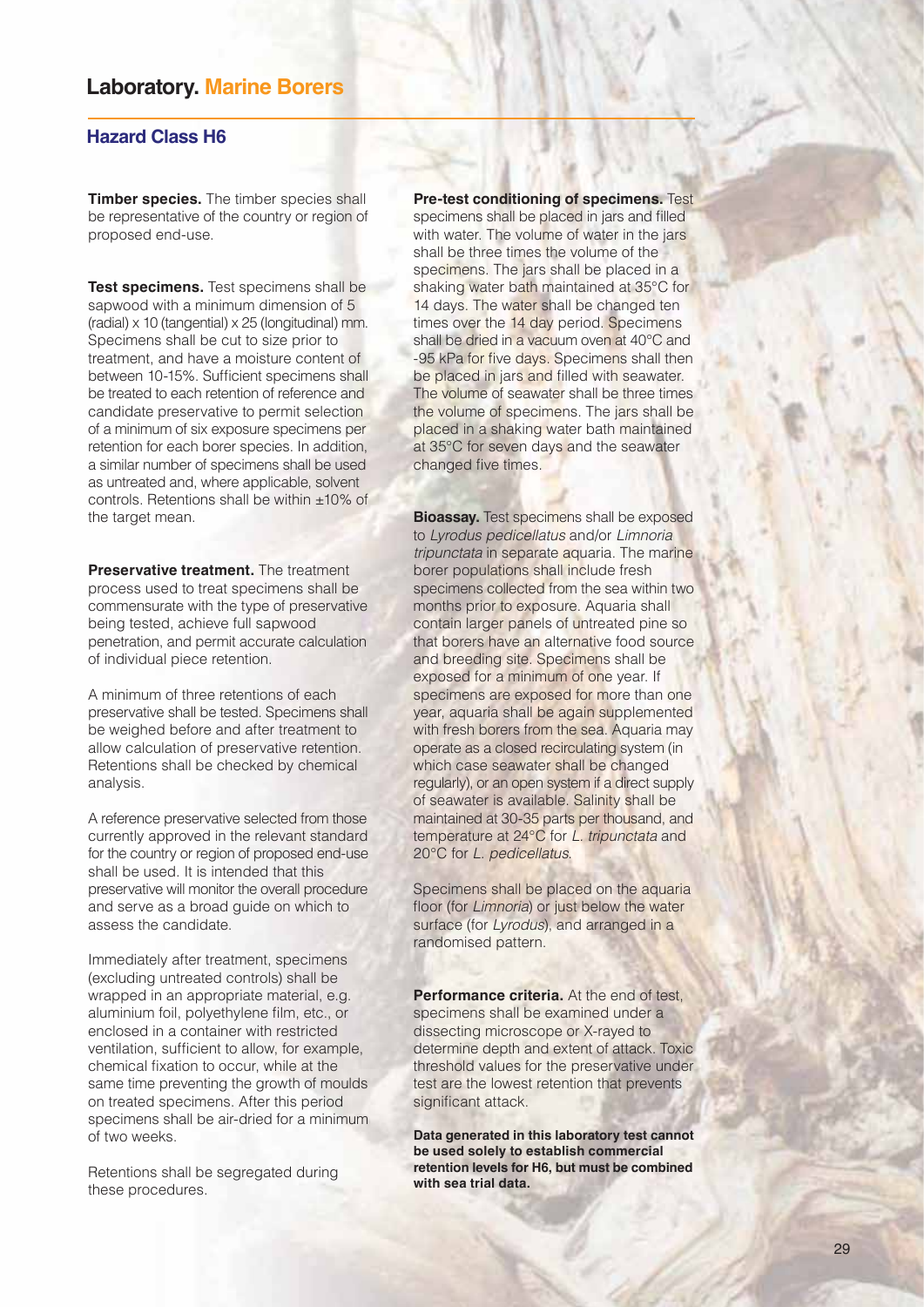### **Field. Marine Borers**

#### **Hazard Class H6**

**Timber species.** The timber species shall be representative of the country of proposed end-use.

**Test specimens.** Test specimens shall be sapwood with a minimum dimension of 25 x 25 x 300 mm. Eucalyptus species may be of natural rounds greater than 40 mm in diameter. Specimens shall be cut to size prior to treatment, and have a moisture content between 10-15%. Any holes required for the attachment of specimens to exposure frames shall be drilled prior to treatment. Sufficient specimens shall be treated to each retention of reference and candidate preservative to permit selection of a minimum of six exposure specimens per retention. In addition, a similar number of specimens shall be used as untreated and, where applicable, solvent controls.

Retentions shall be within ±10% of the target mean.

**Preservative treatment.** The treatment process used to treat specimens shall be commensurate with the type of preservative being tested, achieve full sapwood penetration, and permit accurate calculation of individual piece retention.

A minimum of three retentions of each candidate preservative (CP) shall be tested. Retentions may be based on the threshold value or on any other values at the discretion of the supplier. Specimens shall be weighed before and after treatment and their width, depth and length dimensions measured after treatment to allow calculation of preservative retention. Retentions shall be checked by chemical analysis.

Immediately after treatment, specimens (excluding untreated controls) shall be wrapped in an appropriate material, e.g. aluminium foil, polyethylene film, etc., or enclosed in a container with restricted ventilation, sufficient to allow, for example, chemical fixation to occur, while at the same time preventing the growth of moulds on treated specimens. After this period specimens shall be air-dried for a minimum of two weeks.

Retentions shall be segregated during these procedures.

**Marine borer exposure.** The exposure site shall provide a hazard consistent with the expected hazard in service.

Test specimens shall be attached to resistant frames. The frames shall be constructed so as to minimise abrasion and avoid the effects of corrosion. Bolts shall also be corrosion resistant. Specimens within the frame shall be separated with spacers and randomly arranged. Test specimens shall be positioned to hang just below low tide level. If exposure to Sphaeroma is sought, specimens shall be suspended at mid-tide level.

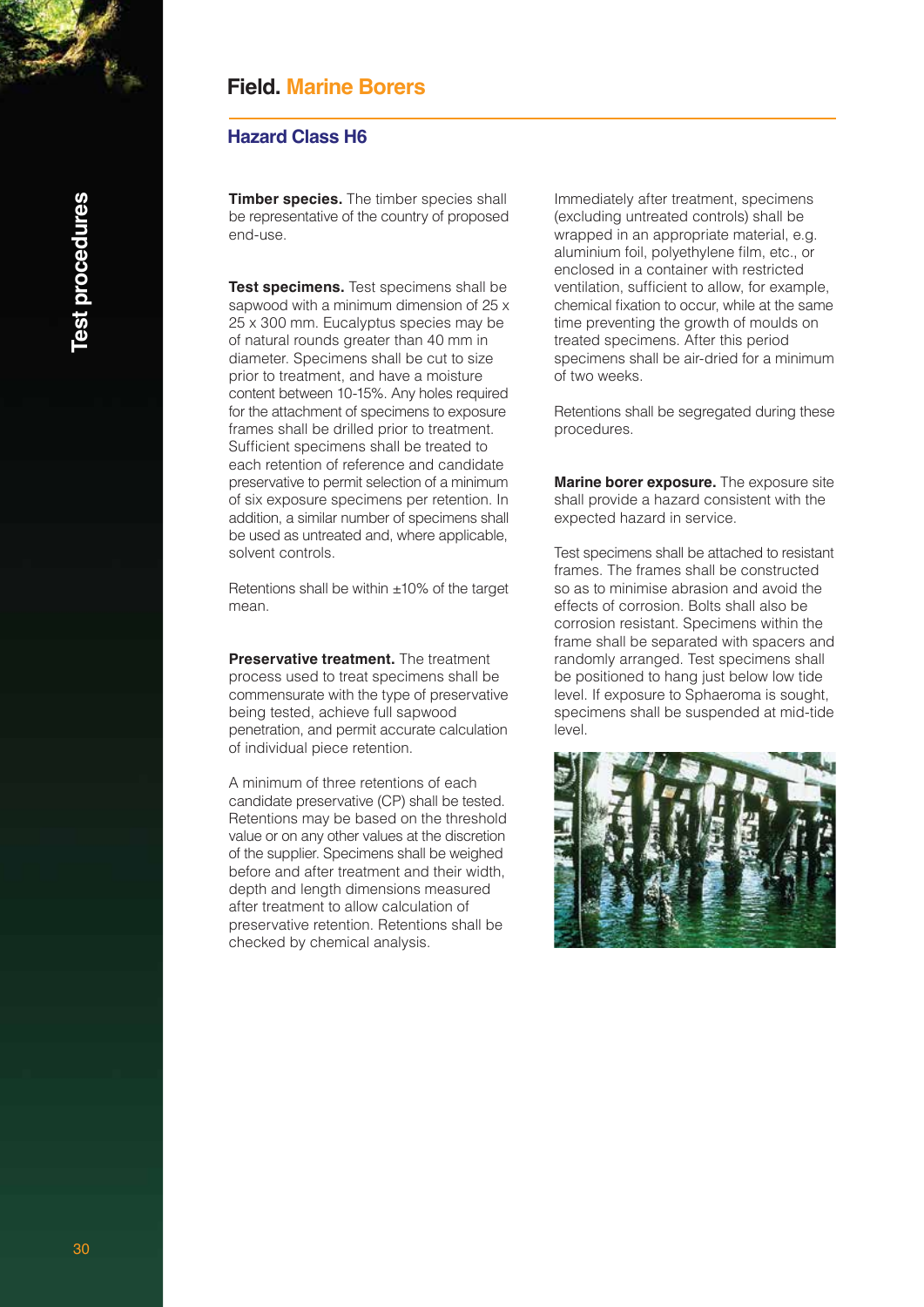### **Laboratory. Marine Borers**

### **Hazard Class H6** *continued*

**Performance criterion.** Each specimen shall be inspected annually and rated for attack using any internationally recognised system. Marine borer types on each specimen shall be recorded.

The following is an example of an inspection rating system for treated wood that may be used:

| 4.0 | $=$ | No attack, Serviceable,                                                                                                                                                                                                                                                           |
|-----|-----|-----------------------------------------------------------------------------------------------------------------------------------------------------------------------------------------------------------------------------------------------------------------------------------|
| 3.5 | $=$ | Light attack, i.e. a few small<br>patches of Limnoria to 3 mm deep,<br>1 to 6 small Sphaeroma or<br>Martesia holes (for minimum stake<br>size above), or teredinids totalling<br>1-80 mm in length. Serviceable.                                                                  |
| 3.0 | $=$ | Light-moderate attack. Serviceable.                                                                                                                                                                                                                                               |
| 2.5 | $=$ | Moderate attack, Serviceable,                                                                                                                                                                                                                                                     |
| 2.0 | $=$ | Moderate-heavy attack. Specimen<br>beginning to alter in outline (at<br>least in patches) with Limnoria to<br>6 mm deep, or wood between<br>Sphaeroma, Martesia or teredinid<br>holes easily broken. In practice,<br>specimen would be in need of<br>physical barrier protection. |
| 1.5 | $=$ | Heavy attack. In need of repair.                                                                                                                                                                                                                                                  |
| 1.0 | $=$ | Heavy-severe attack.<br>Unserviceable.                                                                                                                                                                                                                                            |
| 0.5 | $=$ | Severe attack, Unserviceable,                                                                                                                                                                                                                                                     |
| 0.0 | $=$ | Destroyed or missing from frame.<br>Unserviceable.                                                                                                                                                                                                                                |

**Approval criteria.** See Field Preservative Assessment - Approval Criteria on page 32.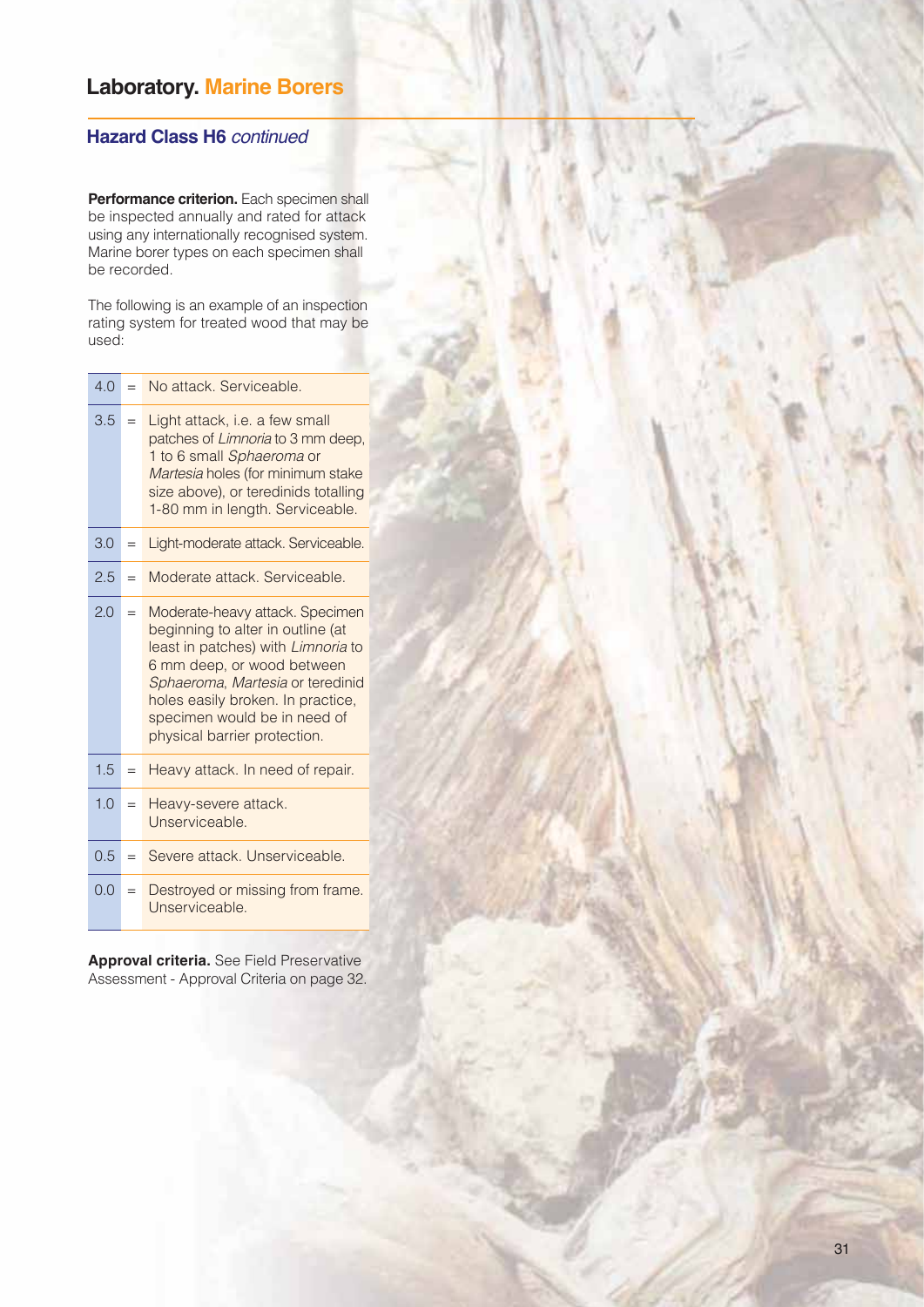### **Field preservative assessment. Approval criteria**

*<u><b>Jest procedures</u>* 32**Test procedures** This section describes field and marine preservative assessments, which involve comparison of the candidate preservative (CP) with a reference preservative (Ref.), already approved for the relevant service condition. In order to expedite the field assessment, these comparisons are made at retentions lower than those expected to provide long-term effective service. Minimum field exposure is fixed, not in years, but by the time taken for the candidate preservative to reach a score relative to the reference preservative.

**Reference preservative.** Specimens shall be treated with the reference preservative at three retentions:

| Ref. 1 The approved retention level |  |
|-------------------------------------|--|
|-------------------------------------|--|

- Ref. 2 One-half of the approved retention level
- Ref. 3 One-quarter of the approved retention level

**Candidate preservative.** Specimens shall be treated with the candidate preservative at no fewer than three retentions.

**Approval criteria.** When Ref. 3 reaches less than 70% mean soundness, the lowest CP retention which scores above 70% mean soundness can be submitted for approval for use at four times this retention. The test will continue until Ref. 2 reaches 70% mean soundness. At that time, the lowest CP retention which scores above 70% mean soundness, will be recommended for approval for use at twice this retention. Similarly proportioned conversion factors shall be applied when the reference preservative retentions tested vary from those mentioned above (i.e. they are not strictly one-quarter, one-half or the actual approved retention level).

The test will continue on the above basis for a period which provides a high degree of confidence that CP will perform as well as Ref. 1. That is, when Ref. 1 reaches less than 70% soundness and CP shows comparable performance. These longer term data will be required to calibrate the retention level approved on the basis of Ref. 3 results.